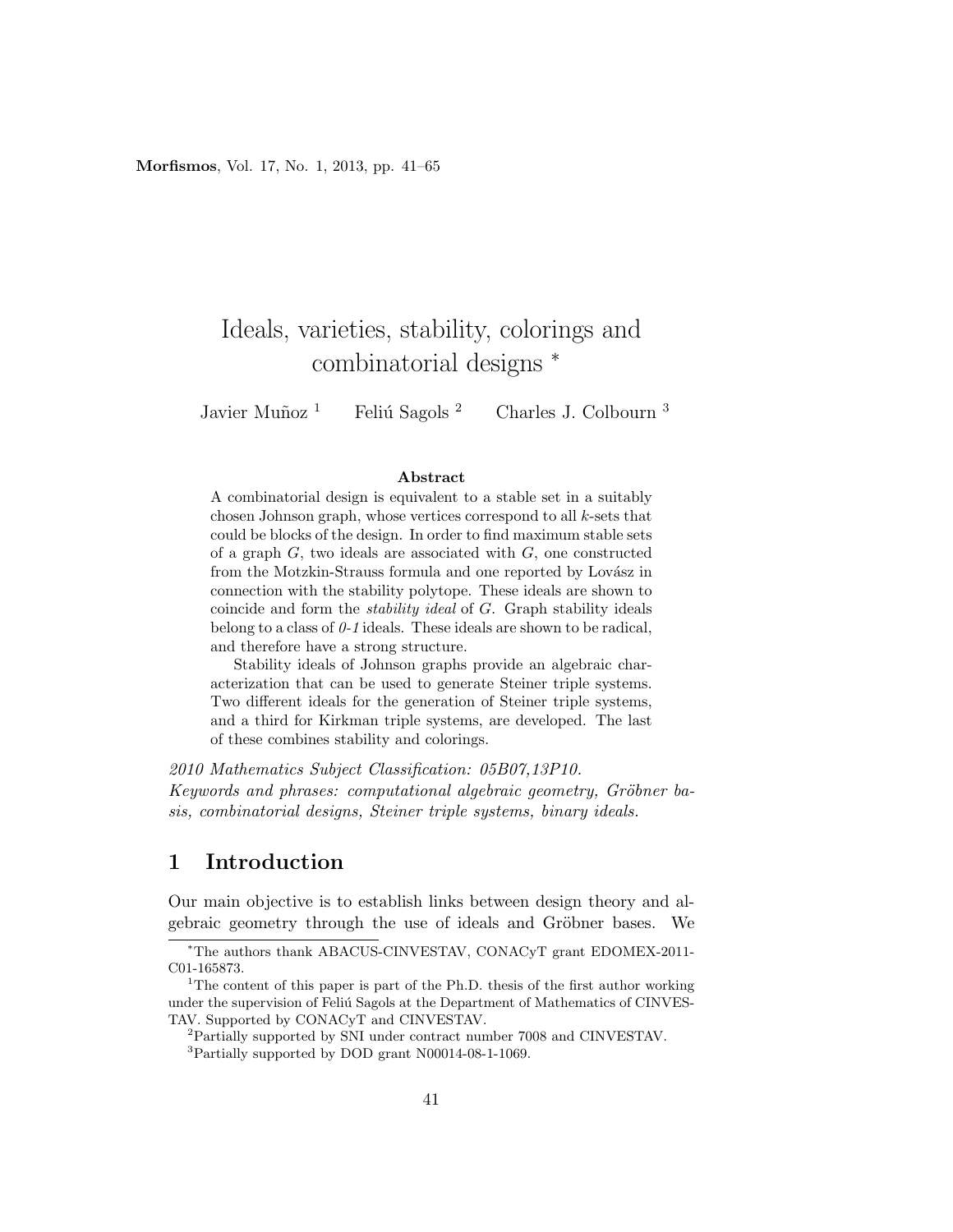concentrate on Steiner triple systems because they are simple designs with well known properties; however, the algebraic geometry techniques that we use can be easily translated to other designs.

Let us start defining the fundamental objects and concepts from design theory, graph theory and algebraic geometry with which we work. A maximum packing by triples (MPT or MPT $(n)$ ) of order  $n > 0$  is a maximum cardinality set of triples in  $\{0, \ldots, n-1\}$  such that every pair  $i, j \in \{0, \ldots, n-1\}$  is in at most one triple. MPTs exist for every  $n \geq 3$ . When  $n \equiv 1, 3 \pmod{6}$ , an MPT(n) is a *Steiner triple system* (STS or  $STS(n)$ ; in this case, every 2-subset of elements appears in exactly one triple.

All graphs considered here are simple. Let  $v, \ell$ , and i be fixed positive integers with  $v \geq \ell \geq i$ . Let  $\Omega$  be a cardinality v set. Define a graph  $J(v, \ell, i)$  as follows. The vertices of  $J(v, \ell, i)$  are the  $\ell$ -subsets of  $\Omega$ , two  $\ell$ -subsets being adjacent if their intersection has cardinality i. Therefore,  $J(v, \ell, i)$  has  $\binom{v}{\ell}$  $\binom{v}{\ell}$  vertices and it is a regular graph with valency  $\int_{0}^{\ell}$  $\binom{\ell}{i}\binom{v-\ell}{\ell-i}$ . For  $v \ge 2\ell$ , graphs  $J(v,\ell,\ell-1)$  are *Johnson* graphs [11].

One of the main methods that we use to characterize  $\text{MPT}(n)$ s consists of finding stable sets (or independent sets) in  $J(n, 3, 2)$ . A stable set S of a graph G is a subset of vertices in  $V(G)$  containing no pair of adjacent vertices in  $G$ . The maximum size of a stable set in  $G$  is the stability number of G, denoted by  $\alpha(G)$ .

The *stability polytope* of a *n*-vertex graph  $G$  is the convex hull of  $\{(x_0, \ldots, x_{n-1}) \mid x_i = 1 \text{ or } x_i = 0 \text{ and } \{i \in V(G) \mid x_i = 1\} \text{ is a stable}$ set of  $G$ .

We also use vertex colorings. A  $\lambda$  vertex coloring (or coloring for short) of a graph G (where  $\lambda$  is a positive integer) is a function c:  $V(G) \to \{1, \ldots, \lambda\}$  such that  $(v, w) \in E(G)$  if and only if  $c(v) \neq c(w)$ . The minimum value of  $\lambda$  for which a  $\lambda$  coloring of G exists is the *chromatic number* of G, denoted by  $\chi(G)$ .

We introduce some algebraic structures. For k a field,  $k[\mathbf{x}] = k[x_1,$  $\dots, x_n$  is the *polynomial ring* in *n* variables. A subset  $I \subset k[x_1, \dots, x_n]$ is an *ideal* of  $k[x_1, \ldots, x_n]$  if it satisfies  $0 \in I$ ; if  $f, g \in I$ , then  $f + g \in I$ ; and if  $f \in I$  and  $h \in k[x_1, \ldots, x_n]$  then  $hf \in I$ . When  $f_1, \ldots, f_s$  are polynomials in  $k[x_1, \ldots, x_n]$  we set

$$
\langle f_1, \ldots, f_s \rangle = \left\{ \sum_{i=1}^s h_i f_i \middle| h_1, \ldots, h_s \in k[x_1, \ldots, x_n] \right\}.
$$

Then  $\langle f_1, \ldots, f_s \rangle$  is an ideal (see [7]) of  $k[x_1, \ldots, x_n]$ , the *ideal gener-*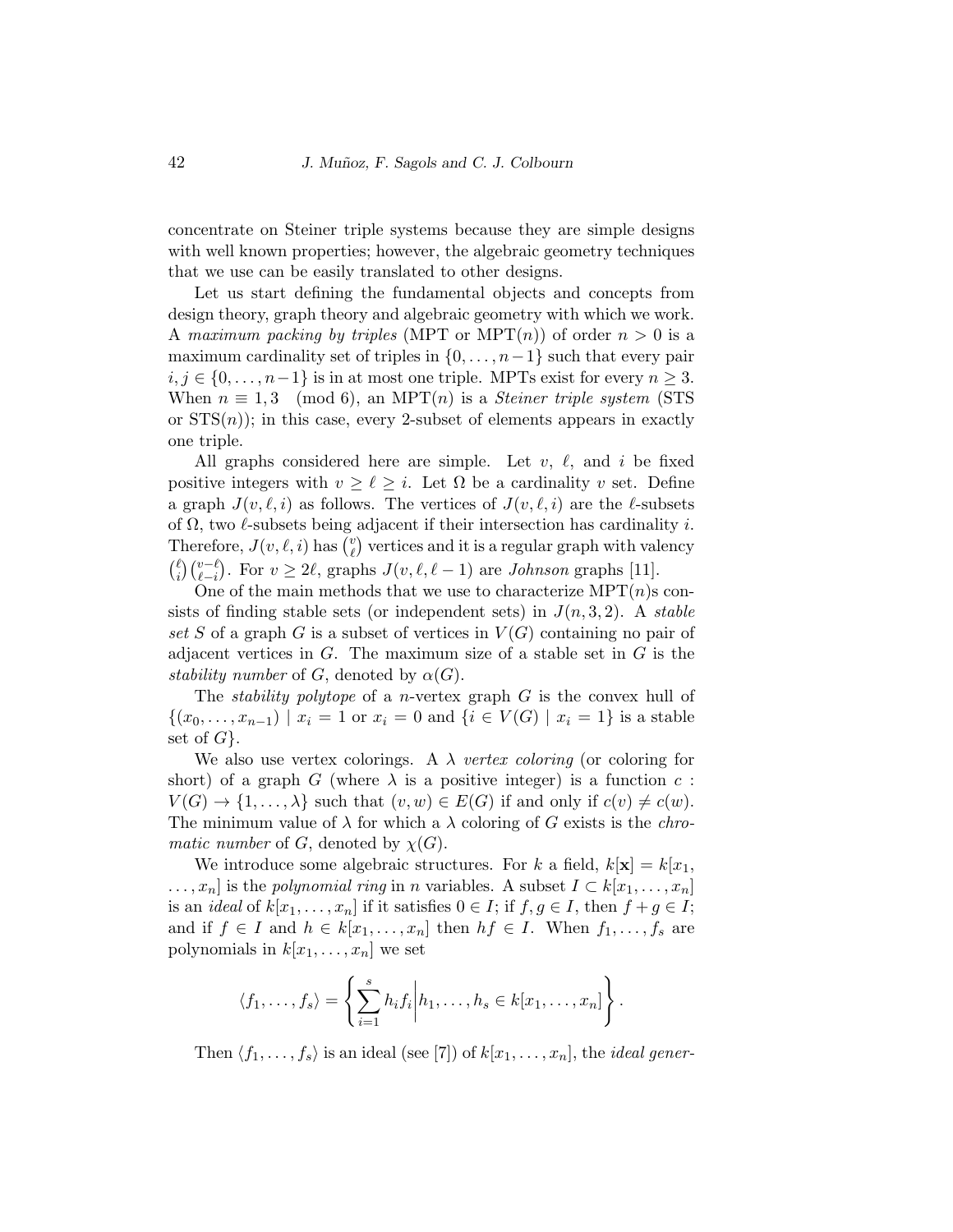ated by  $f_1, \ldots, f_s$ . One remarkable result, the Hilbert Basis Theorem [7], establishes that every ideal  $I \subset k[x_1,\ldots,x_n]$  has a finite generating set.

The monomials in  $k[\mathbf{x}]$  are denoted by  $x^{\mathbf{a}} = x_1^{a_1} x_2^{a_2} \cdots x_n^{a_n}$ ; they are identified with lattice points  $\mathbf{a} = (a_1, \dots, a_n)$  in  $\mathbb{N}^n$ , where  $\mathbb N$  is the set of nonnegative integers. A total order  $\prec$  on  $\mathbb{N}^n$  is a *term order* if the zero vector is the unique minimal element, and  $\mathbf{a} \prec \mathbf{b}$  implies  $\mathbf{a} + \mathbf{c} \prec \mathbf{b} + \mathbf{c}$ for all  $\mathbf{a}, \mathbf{b}, \mathbf{c} \in \mathbb{N}^n$ .

Given a term order  $\prec$ , every nonzero polynomial  $f \in k[\mathbf{x}]$  has a unique initial monomial, denoted by  $in_{\prec}(f)$ . If I is an ideal in  $k[\mathbf{x}]$ , then its *initial ideal* is the monomial ideal  $in_<(I) := \langle in_<(f) : f \in I \rangle$ .

The monomials that do not lie in  $in_{\prec}(I)$  are standard monomials. A finite subset  $\mathcal{G} \subset I$  is a Gröbner basis for I with respect to  $\prec$  if  $in_<(I)$  is generated by  $\{in_<(g) : g \in \mathcal{G}\}\$ . If no monomial in this set is redundant, the Gröbner basis is unique for I and  $\prec$ , provided that the coefficient of  $in_{\prec}(g)$  in g is 1 for each  $g \in \mathcal{G}$ .

A finite subset  $U \subset I$  is a universal Gröbner basis if U is a Gröbner basis of I with respect to all term orders  $\prec$  simultaneously.

A field k is algebraically closed if for every polynomial  $f \in k[x]$  in one variable, the equation  $f(x) = 0$  has a solution in k. Every field k is contained in a field  $k$  that is algebraically closed and such that every element of  $k$  is the root of a nonzero polynomial in one variable with coefficients in  $k$ . This field is unique up to isomorphism, and is the algebraic closure of k.

Given a subset  $S \subseteq k[x_1, \ldots, x_n]$ , the variety  $V_{\bar{k}}(S)$  in  $\bar{k}^n$  is

$$
V_{\bar{k}}(S) = \{(a_1, ..., a_n) \in \bar{k}^n \mid f(a_1, ..., a_n) = 0 \text{ for all } f \in S\}.
$$
  
If  $I = \langle f_1, ..., f_s \rangle \subseteq k[x_1, ..., x_n]$  then  

$$
V_{\bar{k}}(I) = \{(a_1, ..., a_n) \in \bar{k}^n \mid f_i(a_1, ..., a_n) = 0, 1 \le i \le s\}
$$

$$
= V_{\bar{k}}(\{f_1, ..., f_s\}).
$$

One of the most remarkable results in algebraic geometry is the following.

**Theorem 1.1** (Weak Hilbert Nullstellensatz [12]). Let I be an ideal contained in  $k[x_1, \ldots, x_n]$ . Then  $V_{\bar{k}}(I) = \emptyset$  if and only if  $I = k[x_1, \ldots, x_n]$ .

We may use this theorem to demonstrate that some designs do not exist, by proving that they correspond to varieties of ideals whose reduced Gröbner basis is  $\{1\}$ , or equivalently that  $I = k[x_1, \ldots, x_n]$  and, by the weak Hilbert Nullstellensatz, the variety is empty.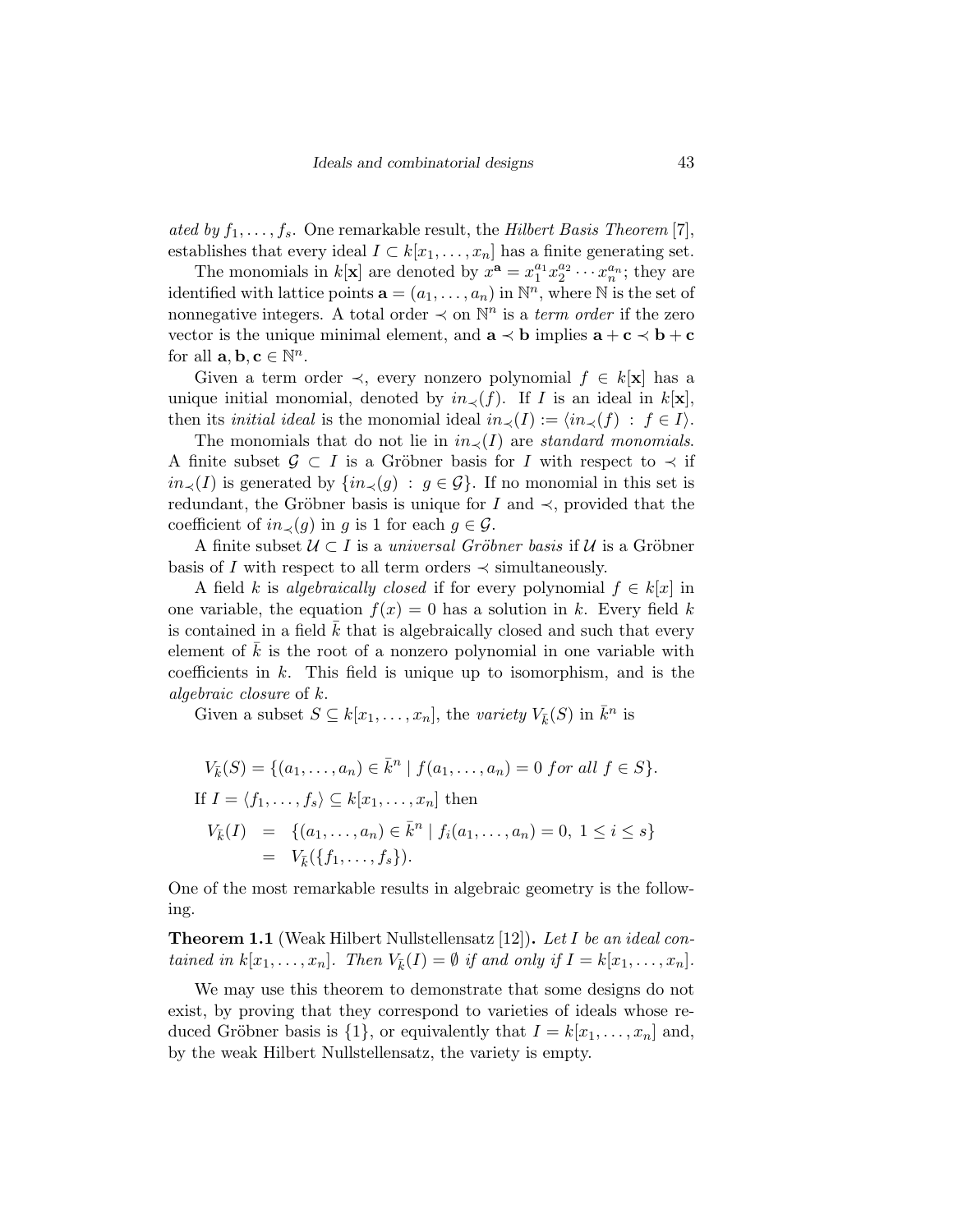These are the fundamental objects employed, and more specific definitions are introduced as needed. With the exception of the ideals introduced in Section 7, we use the field of rational numbers. When an algebraic closed field is needed, the complex numbers are used instead. Computations for Gröbner basis ideals are done in Macaulay 2 [9].

The paper is organized as follows. In Section 2 an ideal to generate stable sets based on the Motzkin-Strauss formula [16] is first introduced. Then, a general ideal introduced by Lovász [15] which has been extensively used for the generation of stable sets in graphs is described. Both ideals are examples of  $0-1$  *ideals*, a recently introduced class having combinatorial applications beyond stability [19]. These ideals are shown to be radical, and consequently the equality of the two ideals is established. Section 3 introduces basic properties of stability ideals. In Section 4 the stability ideal of  $J(n, 3, 2)$  is determined and used to build MPTs; difficulties to solve the equations involved are explored, and potential means to generate MPTs with restrictions are examined. In particular, a modification of the stability ideal of  $J(n, 3, 2)$  is shown to generate anti-Pasch MPTs. Section 5 introduces two new ideals to generate MPTs that use colorings instead of stable sets. Section 6 introduces an ideal to generate Kirkman triple systems that employs a mixture of techniques based on stable sets and on colorings. Section 7 explores parametric generation of MPTs. Finally, in section 8 some concluding remarks are made.

#### 2 Stable sets and ideals

Combinatorial and algebraic aspects of the stable set problem have been extensively studied. One of the most interesting connections is given by the Motzkin-Strauss explicit formula for  $\alpha(G)$  [16]:

**Theorem 2.1.** Let  $G = (V, E)$  be a graph. Then

(1) 
$$
1 - \frac{1}{\alpha(G)} = \max \left\{ 2 \sum_{i,j \notin E} x_i x_j \middle| \sum_{i \in V(G)} x_i = 1, x_i \ge 0 \right\}.
$$

The Motzkin-Strauss formula enables one to determine part of the structure of the stability polytope, and consequently to prove several results in extremal graph theory, including Turán's Theorem. In  $(1)$ ,  $\alpha(G)$  is determined by an optimization problem which at first sight might be solved by Lagrange multipliers. Unfortunately the objective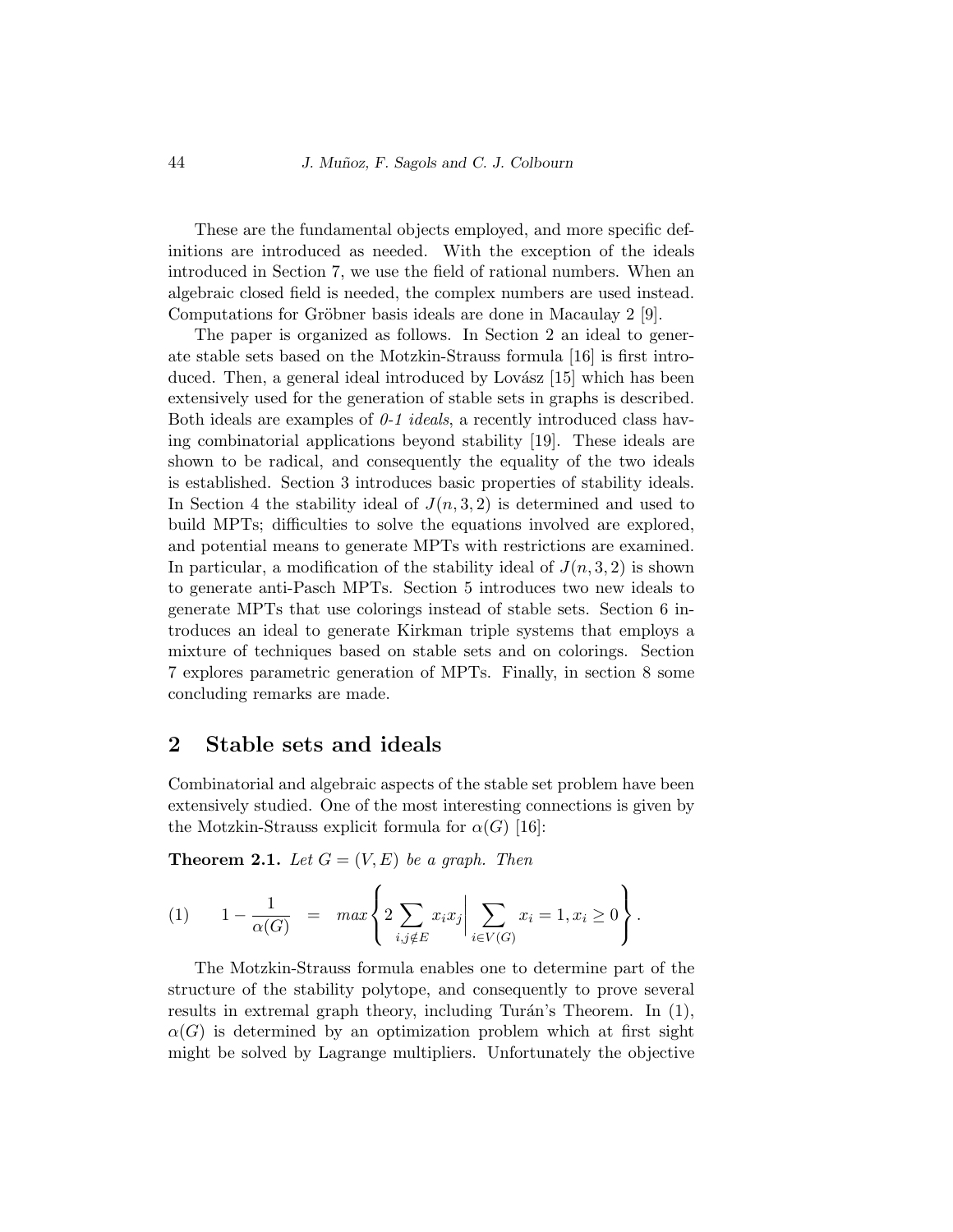function reaches its maximum at the feasible region boundary and out of this region it is unbounded. We can circumvent this problem by squaring each variable to get a different version of the Motzkin-Strauss formula that still yields  $\alpha(G)$ :

(2) 
$$
1 - \frac{1}{\alpha(G)} = \max \left\{ 2 \sum_{i,j \notin E} y_i^2 y_j^2 \middle| \sum_{i \in V(G)} y_i^2 = 1 \right\}.
$$

Lagrange multipliers can be used for (2). Make the objective function's gradient equal to a multiplier  $\lambda$  times the restriction function's gradient to obtain the system of equations:

(3) 
$$
4y_i \sum_{j \in V(G)|i, j \notin E} y_j^2 = 2\lambda y_i \text{ for each } i \in V(G),
$$

$$
\sum_{i \in V(G)} y_i^2 = 1.
$$

This system has several solutions that do not maximize  $(2)$ . Lovász [15] characterizes the set of maximum solutions for (1): Any vector  $\bf{x}$ maximizes the right hand side if and only if x has a stable set as support and if  $x_i \neq 0$  for some  $i \in V(G)$  then  $x_i = 1/\alpha(G)$ . Let y be an optimal solution to (2) such that  $y_j \geq 0$  for every  $j \in V(G)$ . From (3), if  $y_i \neq 0$ then

$$
4 \frac{\alpha(G) - 1}{\alpha(G)\sqrt{\alpha(G)}} = 4 \frac{1}{\sqrt{\alpha(G)}} \frac{\alpha(G) - 1}{\alpha(G)} = 4y_i \sum_{j \in V(G)|i, j \notin E} y_j^2
$$

$$
= 2\lambda y_i = 2\lambda \frac{1}{\sqrt{\alpha(G)}}
$$

So, a solution of (3) is a maximum of the objective function in (2) if and only if  $\lambda = 2 \frac{\alpha(G)-1}{\alpha(G)}$ . If we substitute this value in (3), substitute  $z_i = y_i^2 \alpha(G)$ , and introduce the equations  $z_i(z_i - 1) = 0$  to restrict the values of  $z_i$  to 0 or 1, then we transform (3) into

$$
z_i(z_i - 1) = 0 \text{ for each } i \in V(G),
$$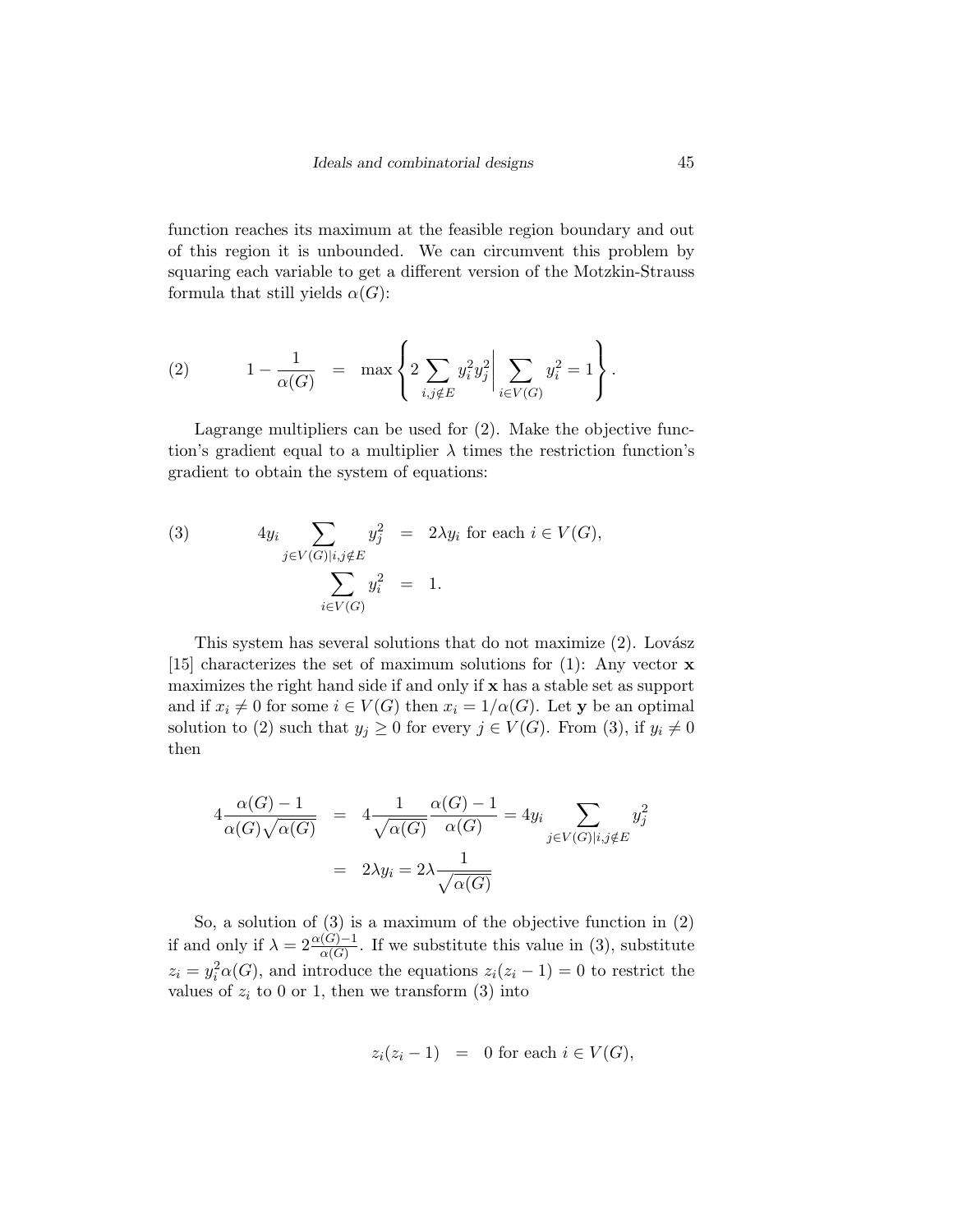(4) 
$$
z_i \left( \sum_{j \in V(G)|i, j \notin E} z_j - \alpha(G) + 1 \right) = 0 \text{ for each } i \in V(G),
$$

$$
\sum_{i \in V(G)} z_i - \alpha(G) = 0.
$$

This yields:

Proposition 2.2. The graph G has stability number at least e if and only if the following zero-dimensional system of equations

$$
x_i^2 - x_i = 0 \text{ for every node } i \in V(G),
$$
  
(5) 
$$
x_i \left( \sum_{j \in V(G)|i,j \notin E} x_j - e + 1 \right) = 0 \text{ for each } i \in V(G),
$$

$$
\sum_{i=1}^n x_i - e = 0,
$$

has a solution. The vector  $x$  is a solution of (5) if and only if the support of  $x$  is a stable set.

The ideal generated by the polynomials in (5) is the Motzkin-Strauss *ideal* of G, denoted by  $MS(G)$ .

A second approach was introduced by Lovász  $[15]$ .

**Proposition 2.3** (Lovász). The graph G has stability number at least e if and only if the zero-dimensional system of equations

(6) 
$$
x_i^2 - x_i = 0 \text{ for every node } i \in V(G),
$$

$$
x_i x_j = 0 \text{ for every edge } \{i, j\} \in E(G),
$$

$$
\sum_{i=1}^n x_i - e = 0,
$$

has a solution. Vector  $\bf{x}$  is a solution of (6) if and only if the support of x is a stable set.

*Proof.* If there exists some solution  $x$  to these equations, the identities  $x_i^2 - x_i = 0$  ensure that all variables take values only in  $\{0, 1\}$ . The set  $S = \{i | x_i = 1\}$  is stable because equations  $x_i x_j = 0$  guarantee that the end points of any edge in  $E(G)$  cannot belong simultaneously to S. Finally, the cardinality of S is  $e$  by the last equation.  $\Box$ 

The ideal generated by the polynomials in (6) is the stability ideal of G, denoted by  $S(G)$ . As Lovász [15] explains, solving (6) appears to be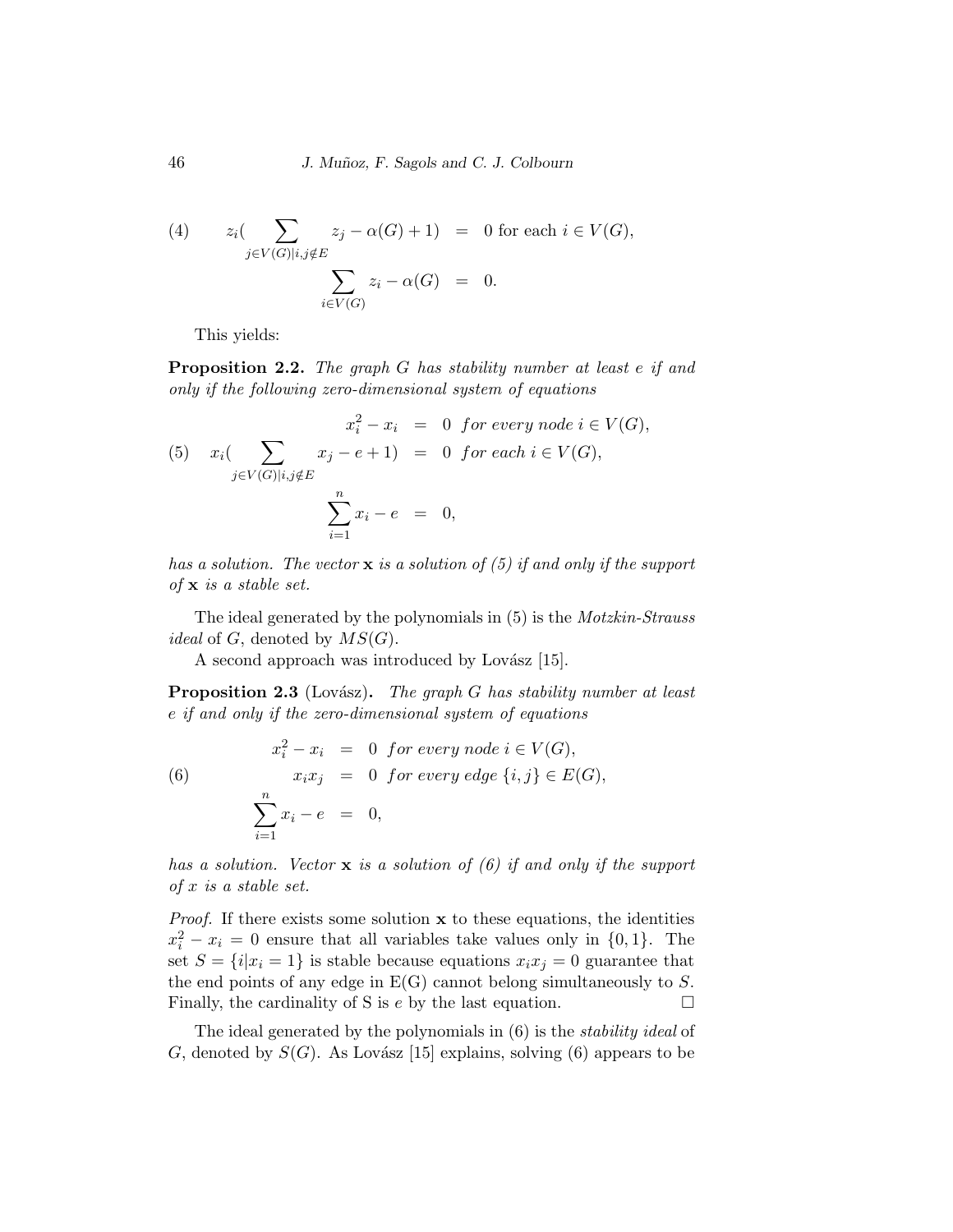hopeless but he uses  $S(G)$  to write alternative proofs of several known restrictions on the stability polytope.

A quick comparison of  $S(G)$  and  $MS(G)$  demonstrates that the ideals are close; actually their generators only differ in the polynomials defined in terms of  $E(G)$ . However the generators of both ideals contain the polynomials  $x_i^2 - x_i$  for  $i \in V(G)$ . This condition confers on them a strong structure that we can generalize by introducing a bigger class of ideals containing them.

Let *I* be an ideal in  $k[x_1, \ldots, x_n]$ . Then *I* is a *0-1 ideal* if  $\{x_1^2$  $x_1, x_2^2 - x_2, ..., x_n^2 - x_n$   $\subset I$ . Ideals  $S(G)$  and  $MS(G)$  are 0-1 ideals. Our objective now is to prove that 0-1 ideals are radical, with the consequence that the Motzkin-Strauss and stability ideals are the same for any graph G.

For a polynomial  $f \in k[x_1, \ldots, x_n]$  write  $f = p_1^{v_1} p_2^{v_2} \cdots p_m^{v_m}$  where the polynomials  $p_1^{v_1} p_2^{v_2} \cdots p_m^{v_m}$  are irreducible. Polynomial  $f^* = p_1 p_2 \cdots p_m$ is the *square free* part of  $f$ . Polynomial  $f$  is *square free* if and only if  $f = f^*$ .

If  $M$  is an additive group, for a natural number  $n$  and an element  $a$  of M, na denotes the n-ple sum  $a + \cdots + a$  of a (the addition of a, n times). Under the notation, we define the characteristic of a ring  $k$ , denoted chart(k) as follows. Consider the set  $D = \{n \in \mathbb{N} | na = 0 \text{ for every } a \in \mathbb{N}\}$  $k$ . If D is empty, then the characteristic of k is defined to be zero, otherwise, the least number in  $D$  is defined to be the characteristic of k. The next result is due to A. Seidenberg.

**Lemma 2.4.** [2, pages 341-342, 8.2] Let k be a field and let I be a zero-dimensional ideal of  $k[x_1, \ldots, x_n]$ , and assume that for  $1 \leq i \leq n$ , *I* contains a polynomial  $f_i \in k[x_i]$  with  $gcd(f_i, f'_i) = 1$ . Then *I* is an intersection of finitely many maximal ideals. In particular, I is then radical.

**Proposition 2.5.** [1] Let I be a zero-dimensional ideal and G be the reduced Gröbner basis for I with respect to the lex term order with  $x_1$  <  $x_2 < \cdots < x_n$ . Then we can order  $g_1, \ldots, g_t$  such that  $g_1$  contains only the variable  $x_1$ ,  $g_2$  contains only the variables  $x_1$  and  $x_2$  and  $lp(g_2)$  is a power of  $x_2$ ,  $g_3$  contains only the variables  $x_1$ ,  $x_2$  and  $x_3$  and  $lp(g_3)$  is a power of  $x_3$ , and so forth until  $g_n$ .

Here  $lp(q)$  stands for the *leader power* of the polynomial g.

**Theorem 2.6.** Let k a field and I a 0-1 ideal in  $k[x_1, \ldots, x_n]$  then I is a radical ideal.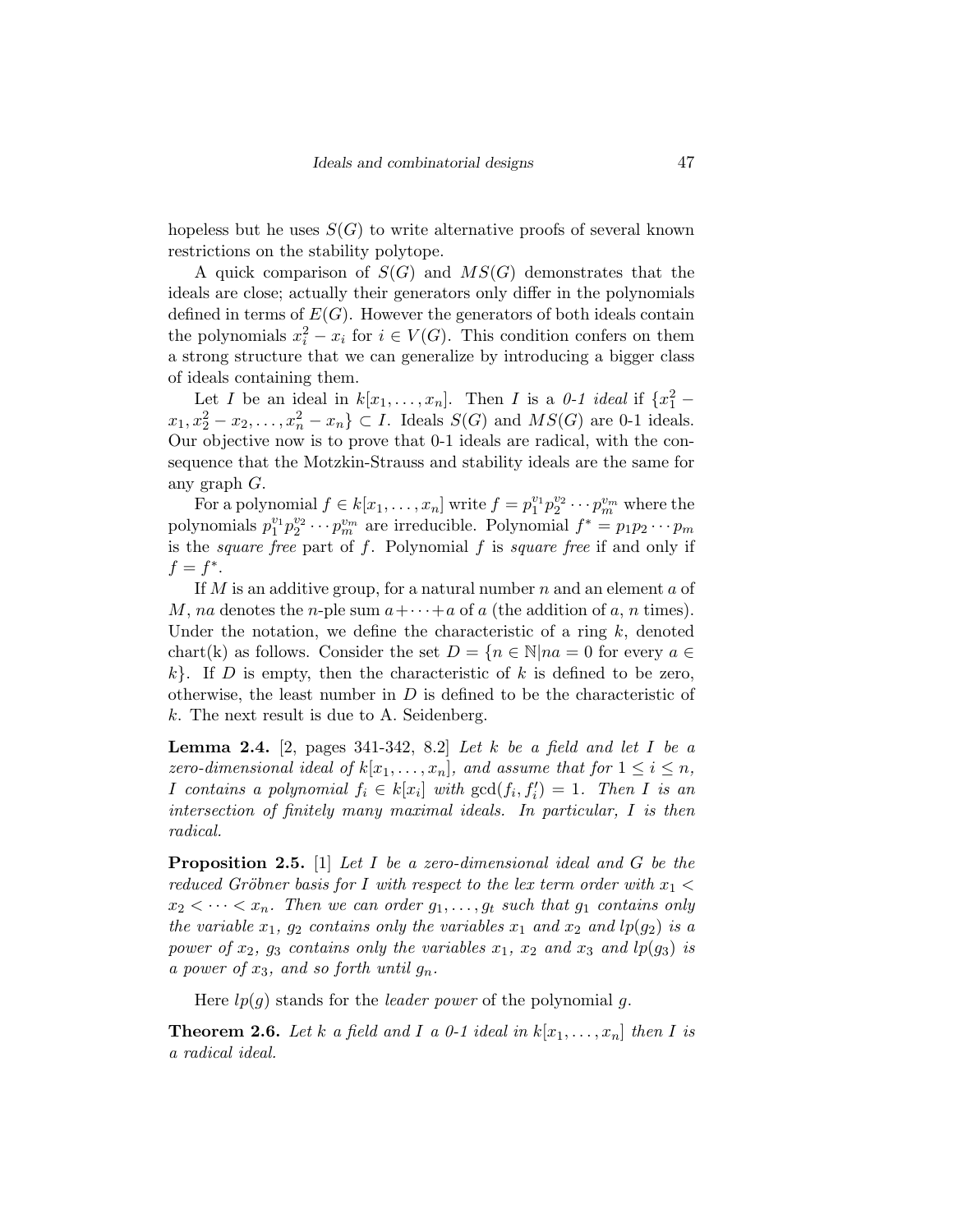*Proof.* Let G be the reduced Gröbner basis for I. If  $1 \in G$ , by Theorem 1.1  $I = k[x_1, \ldots, x_n]$ , and hence  $I = \sqrt{I}$ . Now we consider the case when I is zero-dimensional. Since for each  $i = 1, \ldots, n, I$  contains the univariate polynomial  $f_i = x_i^2 - x_i$  satisfying  $gcd(f_i, f'_i) = gcd(x_i^2 - x_i)$  $x_i, 2x_i - 1$  = 1 the result follows from Lemma 2.4.

**Theorem 2.7** (Strong Hilbert Nullstellensatz).  $I(V_{\bar{k}}(I)) = \sqrt{I}$  for all ideals I of  $k[x_1, \ldots, x_n]$ .

As a consequence, two ideals I and J correspond to the same variety As a consequence, two ideals I and J<br>  $(V_{\bar{k}}(I) = V_{\bar{k}}(J))$  if and only if  $\sqrt{I} = \sqrt{J}$ .

**Proposition 2.8.** For G a graph,  $S(G) = MS(G)$ .

*Proof.* By Theorem 2.6  $S(G)$  and  $MS(G)$  are both radical. By Propositions 2.2 and 2.3 these two ideals correspond to the same variety. Finally, by Theorem 2.7 both ideals coincide.

Note that Proposition 2.8 is valid for all field  $k$ .

This gives two names and two ways to designate the same ideal, so henceforth the terminology of *stability ideal* and  $S(G)$  is used. All extremal graph theory results implied from the Motzkin-Strauss formula and those about the stability polytope can be established now from  $S(G)$ . This is one reason why  $S(G)$  is important. The relevance of 0-1 ideals goes beyond stability. They help to solve problems like finding hamiltonian cycles in graphs and other combinatorial problems. A detailed presentation appears in [19].

#### 3 Stability ideal and Gröbner basis

In this section we study basic properties of the stability ideal of a graph G from the point of view of its Gröbner basis. In an implicit way we use S-polynomials and Buchberger's algorithm for the calculation of reduced Gröbner basis; see [1] for details. The S-polynomial of two polynomials f and g in  $k[x_1, \ldots, x_n]$ , denoted  $S(f, g)$ , is the polynomial  $S(f,g)=\frac{\operatorname{lcm}(in_{\prec}(f), in_{\prec}(g))}{\operatorname{in}_{\prec}(g)}\cdot f-\frac{\operatorname{lcm}(in_{\prec}(f), in_{\prec}(g))}{\operatorname{in}_{\prec}(g)}$  $\frac{\prec (f), in \prec (g))}{\prec (g)} \cdot g$ . The lcm is the least common multiple in relation to the monomial order  $\prec$ .

We separate the generators of  $S(G)$  into sets of polynomials  $P_1(G)$ and  $P_2(G)$ :

(7) 
$$
P_1(G) = \{x_i^2 - x_i | i \in V(G)\} \bigcup \{x_i x_j | i, j \in E(G)\}
$$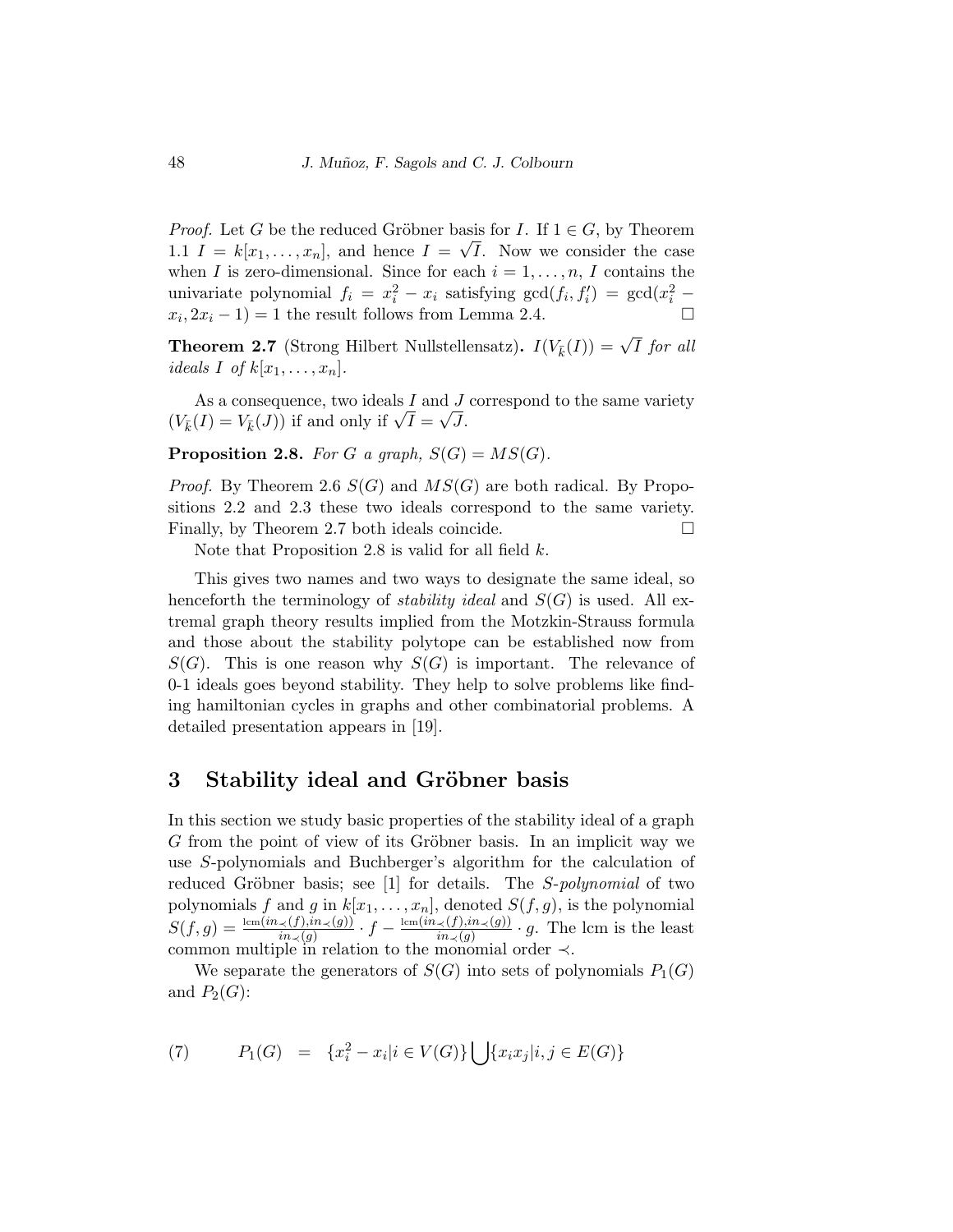(8) 
$$
P_2(G) = \{ \sum_{i \in V(G)} x_i - e \}
$$

**Proposition 3.1.** Let G be a graph. Then  $P_1(G)$  is the reduced Gröbner basis of  $\langle P_1(G) \rangle$  with respect to any monomial order.

*Proof.* Buchberger's algorithm starts with  $P_1(G)$  as initial basis. For every  $i, j, k, \ell \in V(G)$  with  $i \neq j$  and  $k \neq \ell$ ,  $S(x_i x_j, x_\ell x_k) = 0$ . If  $i \neq j$  then  $S(x_i^2 - x_i, x_i x_j) = -x_i x_j$ . If  $i, j$  and k are pairwise different  $S(x_i^2 - x_i, x_j x_k) = -x_i x_j x_k$ . Finally, if  $i \neq j$  then  $S(x_i^2 - x_i, x_j^2 - x_k)$  $(x_j) = -x_i(x_j^2 - x_j)$ . No new polynomial should be added into the basis because any possible S-polynomial is zero or reduced to zero with respect to  $P_1(G)$ . We conclude that  $P_1(G)$  is a reduced Gröbner basis. The monomial order is irrelevant.

**Corollary 3.2.** For any G the set  $P_1(G)$  is an universal Gröbner basis of  $\langle P_1(G)\rangle$ .

This fact is a direct consequence of the following result [13].

**Lemma 3.3.** Let  $F = \{f_1, f_2, \ldots, f_k\}$  be a set of polynomials in  $k[x_1, \ldots]$  $|x_n|$  such that polynomial  $f_i$  is a product of linear factors and for any permutation  $\pi$  of  $\{1, \ldots, n\}$  we have  $\pi(f_i(x_1, \ldots, x_n)) = f_i(x_{\pi(1)}, \ldots)$  $(x, x_{\pi(n)}) \in F$ . If F is a Gröbner basis for the ideal  $\langle F \rangle$  with respect to the lexicographic monomial order induced by  $x_1 > x_2 > \cdots > x_n$  then F is a universal Gröbner basis for the ideal  $\langle F \rangle$ .

The set of polynomials  $P_1(G)$  is the reduced Gröbner basis of  $\langle P_1 \rangle$  $\langle G \rangle$  and  $P_2(G)$  is the reduced Gröbner basis of  $\langle P_2(G) \rangle$ ; actually both of them are universal, but when we try to calculate the Gröbner basis of the  $S(G) = \langle P_1(G) \bigcup P_2(G) \rangle$ , the number of S-polynomials calculated by Buchberger's algorithm increases exponentially. Proposition 3.4 explains this behavior.

**Proposition 3.4.** The Gröbner basis of  $S(G)$  with respect to the term order  $e < x_0 < x_1 < \cdots < x_{|V|-1}$  contains the polynomial  $e(e-1)(e 2) \ldots (e - \alpha(G)).$ 

*Proof.* By Proposition 2.5 there exists a polynomial  $g_1$  in the reduced Gröbner basis of  $S(G)$  such that  $g_1$  is the generator of  $S(G) \cap k[e]$ . Since e represents the size of the stable set this variable can be assigned to one of the values  $0, 1, \ldots, \alpha(G)$ . Note that  $g_1(i) = 0$  when  $i \in \{0, 1, \ldots, \alpha(G)\}\$ and  $g_1(i) \neq 0$  when  $i \notin \{0, 1, \ldots, \alpha(G)\}\)$ . The polynomial  $e(e-1)(e-1)$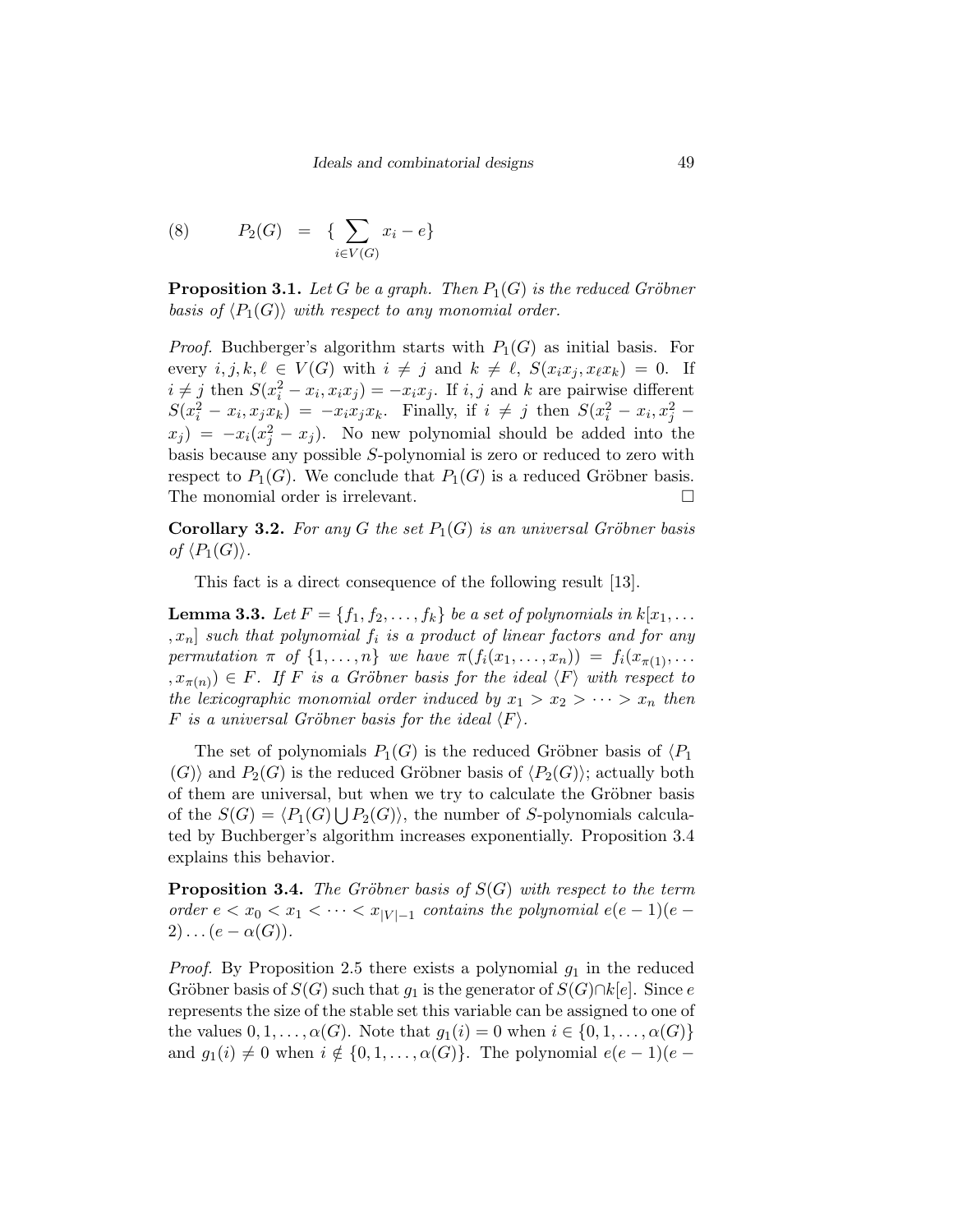$2) \cdots (e - \alpha(G))$  has minimum degree and roots  $0, 1, \ldots, \alpha(G)$ . Thus  $g_1 = e(e-1)(e-2)\cdots(e-\alpha(G)).$ 

If we calculate a Gröbner basis for  $S(G)$ , in an implicit way we are calculating  $\alpha(G)$ : Look for the polynomial in the basis containing e. This polynomial has degree  $\alpha(G) + 1$ . Because the calculation of the stability number of a graph is NP-hard, unless  $P = NP$ , we cannot expect a polynomial time method to generate the Gröbner basis of  $S(G)$ . However we can use this ideal to do direct deductions related to stability.

### 4 Stability ideal for  $J(n, 3, 2)$  and MPTs

Maximum size stable sets in  $J(n, 3, 2)$  correspond to MPT(*n*)s. In this section we construct the generators of  $S(J(n,3,2))$  and discuss some properties of this ideal and its Gröbner basis.

Let  $n > 3$  be an integer, and let A be a 4-set contained in  $\Omega =$  $\{0,\ldots,n-1\}$ . Any pair of triples in A is an edge in  $J(n,3,2)$ . In other words, the subgraph of  $J(n, 3, 2)$  induced by the triples contained in A is isomorphic to  $K_4$ . We denote this subgraph by  $K_A$ .

**Proposition 4.1.** Let n be a positive integer. The family

$$
\{E(K_A)\}_{A \text{ is a 4-set in } \Omega}
$$

is a partition of  $E(J(n,3,2))$ .

*Proof.* Let e be an arbitrary edge in  $E(J(n,3,2)), e = (\{w_0, w_1, w_2\},\$  $\{w_0, w_1, w_3\}$  for some  $w_0, w_1, w_2$  and  $w_3$  which are pairwise different elements in  $\Omega$ . Then *e* belongs to  $E(K_{\{w_0,w_1,w_2,w_3\}})$  and

$$
E(J(n,3,2)) \subseteq \bigcup_{A \in \{4\text{-sets in }\Omega\}} E(K_A).
$$

Let A be a 4-set contained in  $\Omega$  and let e be an edge of  $K_A$ . There are two different triples  $A_1$  and  $A_2$  contained in A such that  $e = (A_1, A_2)$ . We have that  $4 = |A_1 \cup A_2| = |A_1| + |A_2| - |A_1 \cap A_2|$  and thus  $|A_1 \cap A_2| = 2$ or equivalently  $e \in E(J(n,3,2))$ . Thus  $E(K_A) \subseteq E(J(n,3,2))$ .

Finally, let  $B_1$  and  $B_2$  be different 4-sets contained in  $\Omega$ , then  $E(K_{B_1}) \cap E(K_{B_2}) = \emptyset$ . Suppose to the contrary that there is an edge e in the intersection of both sets. Let  $A_1$  and  $A_2$  be triples in  $\Omega$  such that  $e = (A_1, A_2)$ , then  $A_1 \cup A_2 = B_1$  given that  $e \in E(K_{B_1})$ , but  $A_1 \cup A_2 = B_2$  because  $e \in E(K_{B_2})$ , but that is a contradiction. Thus

$$
\{E(K_A)\}_{A \text{ is a 4-set in } \Omega}
$$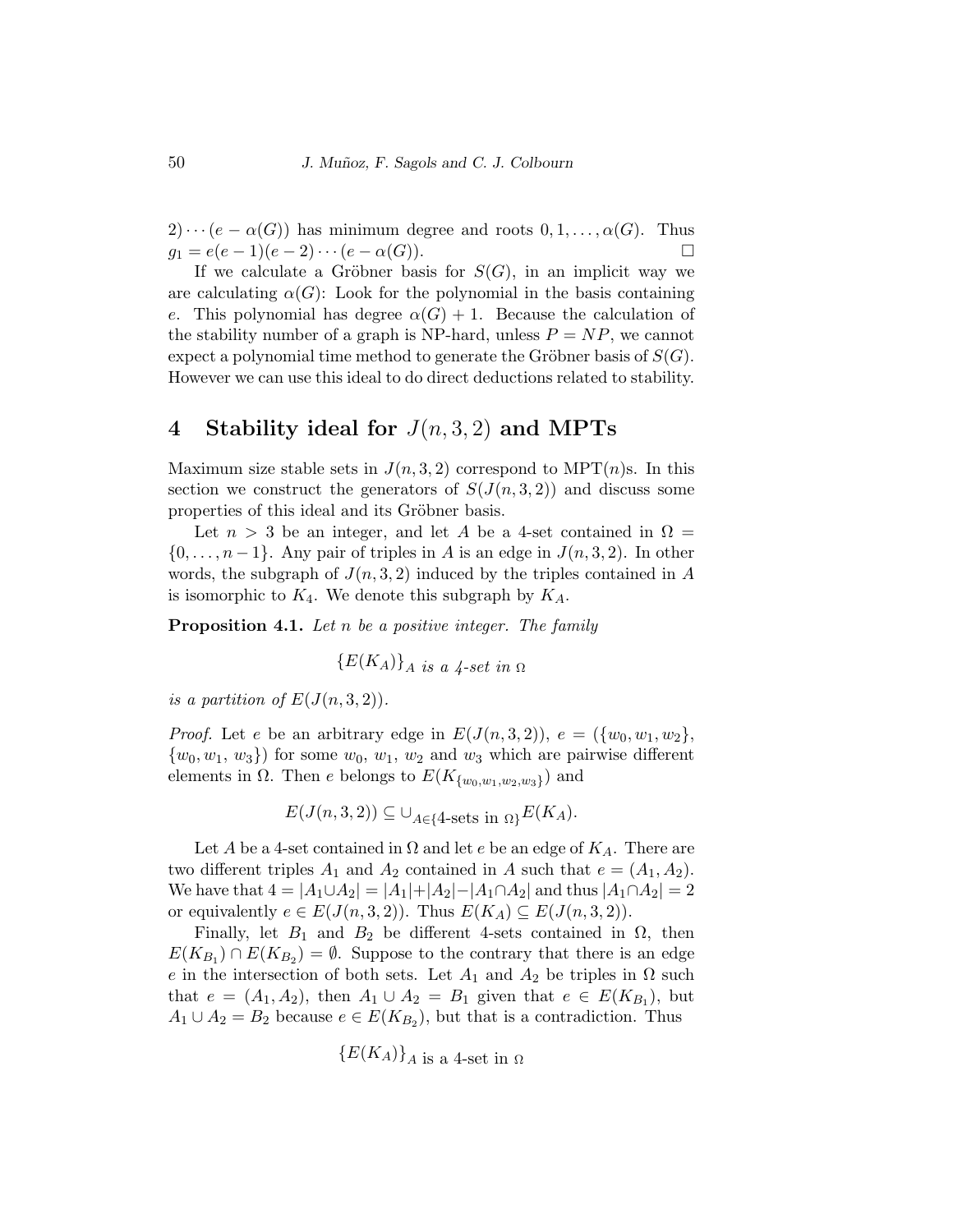is a partition of  $E(B(n))$ .

We can use this proposition to construct the generators of  $S(J(n,3,$ 2)).

**Corollary 4.2.** Let  $n \geq 4$  be a positive integer. Then

$$
P_1(J(n,3,2)) = \{x_A^2 - x_A \mid A \subseteq \{0, ..., n-1\}
$$
  
(9) and  $|A| = 3\} \bigcup \{x_A x_B | A, B \subseteq \{0, ..., n-1\},$   
 $|A| = |B| = 3$  and  $|A \cup B| = 4\}$   

$$
P_2(J(n,3,2)) = \{\sum_{A \subseteq Triples(\{0, ..., n-1\})} x_A - e\}.
$$

The ideal generated by the polynomials in (9) is the stability Steiner ideal of order n. We have an algorithmic approach for its construction.

Algorithm 4.1. Construction of the generators of  $S(J(n,3,2))$ 

**Input:** An integer  $n \geq 4$ .

**Output:** The set P of polynomials generating  $S(J(n,3,2))$ .

#### Method:

```
1. P \leftarrow \emptyset2. f \leftarrow 03. for i \leftarrow 1 to \binom{n}{3}\binom{n}{3}4. \mathbf{a} \leftarrow \text{combination}(n, 3, i)5. P \leftarrow P \cup \{x_{\{a[0],a[1],a[2]\}}^2 - x_{\{a[0],a[1],a[2]\}}\}6. f \leftarrow f + x_{\{a[0], a[1], a[2]\}}7. for i \leftarrow 1 to \binom{n}{4}\binom{n}{4}8. \mathbf{a} \leftarrow \text{combination}(n, 4, i)9. P \leftarrow P \cup \{x_{\{a[1],a[2],a[3]\}} x_{\{a[0],a[2],a[3]\}}\}10. P \leftarrow P \cup \{x_{\{a[1], a[2], a[3]\}} x_{\{a[0], a[1], a[3]\}}\}11. P \leftarrow P \cup \{x_{\{a[1],a[2],a[3]\}} x_{\{a[0],a[1],a[2]\}}\}12. P \leftarrow P \cup \{x_{\{a[0], a[2], a[3]\}} x_{\{a[0], a[1], a[3]\}}\}13. P \leftarrow P \cup \{x_{\{a[0], a[2], a[3]\}} x_{\{a[0], a[1], a[2]\}}\}14. P \leftarrow P \cup \{x_{\{a[0], a[1], a[3]\}} x_{\{a[0], a[1], a[2]\}}\}15. P \leftarrow \{f - e\}16. return P
```
Here "combination $(n, k, i)$ " generates (in some order) the *i*-th *k*-set contained in  $\Omega$ .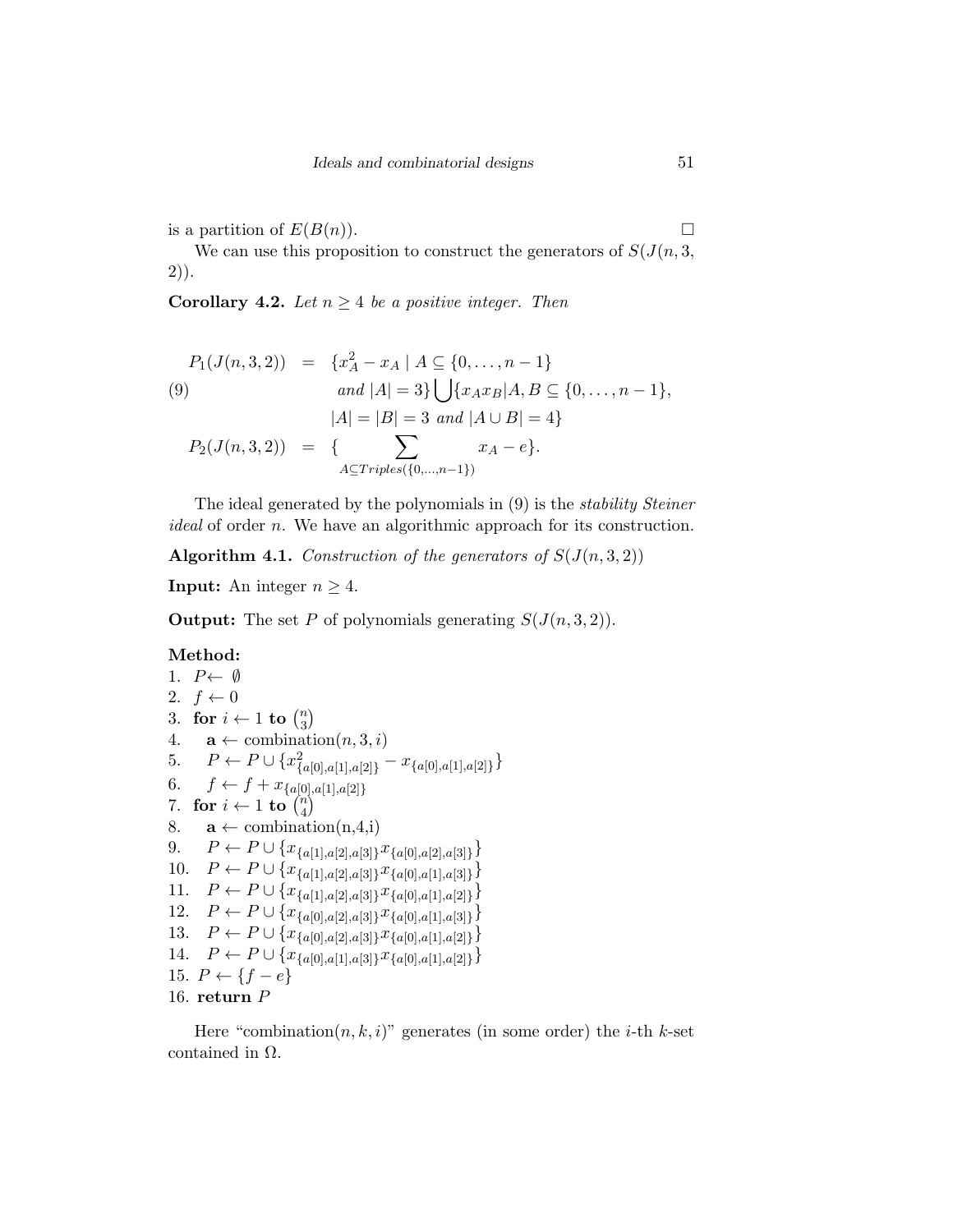The complexity of Gröbner basis computation depends strongly on the term ordering. The best one is reported to be degree-reverselexicographical [1]; for this ordering, the computation of the Gröbner basis of the system of polynomial equations of degree  $d$  in  $n$  variables is polynomial in  $d^{n^2}$  if the number of solutions is finite [4, 5]. The time needed to compute an MPT(*n*) is therefore polynomial in  $2^{n^2}$ . Indeed this suffices to find all possible MPT $(n)$ s. However when n is small enough we can hope to do successful calculations to prove in "an automatic way" (through the Nullstelensatz Hilbert Theorem) conjectures about MPTs satisfying specific conditions.

We implemented this method in Macaulay 2. We adopted some heuristics, described next, that make the program faster, and use less memory to allow the computation for larger values of  $n$ .

- 1. Substitute the variable e in the generating set of  $S(J(n,3,2))$  by the constant value of  $\alpha(J(n,3,2))$  in order to simplify computation. See [4, 5].
- 2. Always make the polynomials homogenous. Use reverse degreereverse-lexicographical monomial order [1].
- 3. Restrict the MPTs to be generated. There is no lost of generality if we assume that the MPTs contain the triples  $\{0, 1, 2\}, \{0, 3, 4\}, \{0,$  $\{5, 6\}, \ldots, \{0, n-2, n-1\}$  and  $\{1, 3, 5\}$  (assuming that *n* is odd). Of course, we are not working with  $S(J(n,3,2))$  anymore, but we omit only systems isomorphic to those found. To enforce the presence of these triples, include in the generators the polynomials  $x_{\{0,1,2\}}-1, x_{\{0,3,4\}}-1, \ldots, x_{\{1,3,5\}}-1$ . Some further pruning can be done if we consider the combined presence of other triples, for example, the pair  $\{2,3\}$  could belong without loss of generality only to the triple  $\{2,3,6\}$  or to the triple  $\{2,3,7\}$ . To do this, adjoin to the generator set the polynomial  $x_{\{2,3,6\}}+x_{\{2,3,7\}}-1$ . We can continue with this process as desired to make the process faster and reduce the number of resulting MPTs. Taking this process to the extreme yields a full enumeration of the nonisomorphic MPTs.
- 4. Impose further restrictions when possible. For example, to build an anti-Pasch MPT (one not containing a copy of the MPT $(6)$ ), let a be an array containing a 6-subset of  $\{0, \ldots, n-1\}$ . Including  $x_{\{a[3],a[4],a[5]\}}x_{\{a[1],a[2],a[5]\}}x_{\{a[0],a[2],a[4]\}}x_{\{a[0],a[1],a[3]\}}$  with the gen-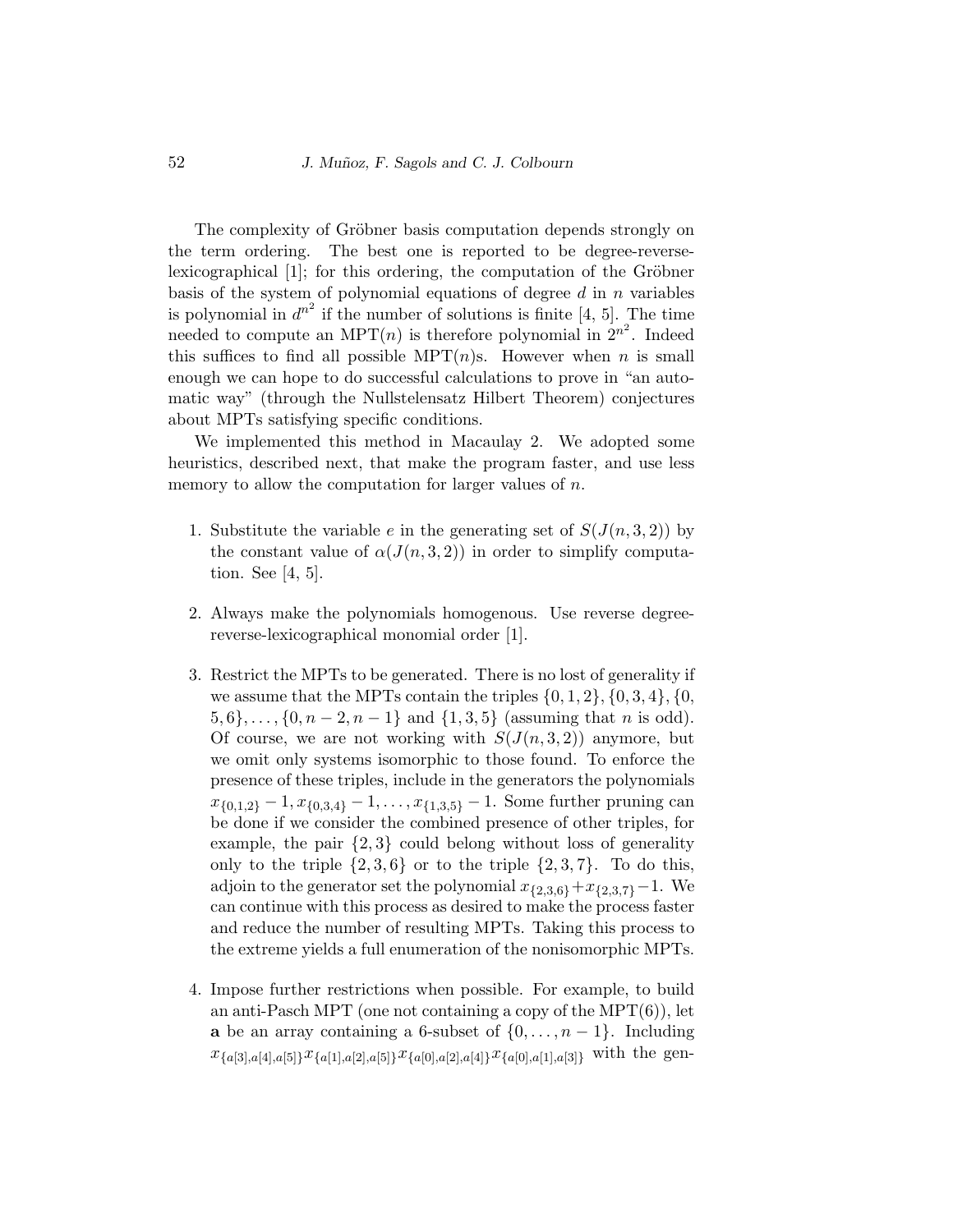erators of  $S(J(n,3,2))$  prevents the Pasch

 ${a[3], a[4], a[5]}, {a[1], a[2], a[5]}, {a[0], a[2], a[4]}, {a[0], a[1], a[3]}$ 

from appearing in the MPTs. The other 23 monomials of this form must be included for the 6-set in **a**. A total of  $\binom{n}{6}$  $\binom{n}{6}$ 24 monomials must be included in order to ensure that the MPTs generated are anti-Pasch.

Despite these heuristics, computation is far too time-consuming. Being optimistic, with a supercomputer and these heuristics, we may reach values of  $n$  as big as 21. Bigger values appear to be hopeless at present.

This time consumed by this method is not very different from brute force algorithms. Why we would prefer to use the stability ideal and a program such as Macaulay 2? The answer is simple: Some conjecture is false when the number one enters the Gröbner basis. Macaulay 2 can in principle produce the sequence of calculations involved. The reductions and computations of S-polynomials involved is a formal deduction, while with brute force algorithms additional work is required to get a mathematical proof. On the other hand, when a conjecture is true, the Gröbner basis calculation provides a full description of the associated geometric variety. Moreover, the strong structure of the ideals, if understood well, may permit direct inferences without using the Buchberger algorithm. Sturmfels [20] used a similar development on polytopes in combinatorial optimization applications. At the moment, it is speculative that such structural results can be obtained.

## 5 Colorings and Steiner Triple Systems

Generation of MPTs from stability ideals is natural and could be extended to other designs. Now we turn to a different approach. Stability and colorings are closely related concepts because vertices in a colour class form a stable set. In this section we use colorings to construct STSs. First, we introduce a well known ideal to find a  $\lambda$  coloring of a graph G provided that  $\lambda$  is known in advance. Then we use two variations of this ideal to construct STSs.

**Lemma 5.1** (Loera [14]). Let G be a graph on n vertices, and let  $\lambda$ be a nonnegative integer. The graph  $G$  is  $\lambda$ -colorable if and only if the zero-dimensional system of equations in  $\mathbb{C}[x_1, \ldots, x_n]$ 

(10) 
$$
x_i^{\lambda} - 1 = 0, \text{ for each vertex } i \in V(G),
$$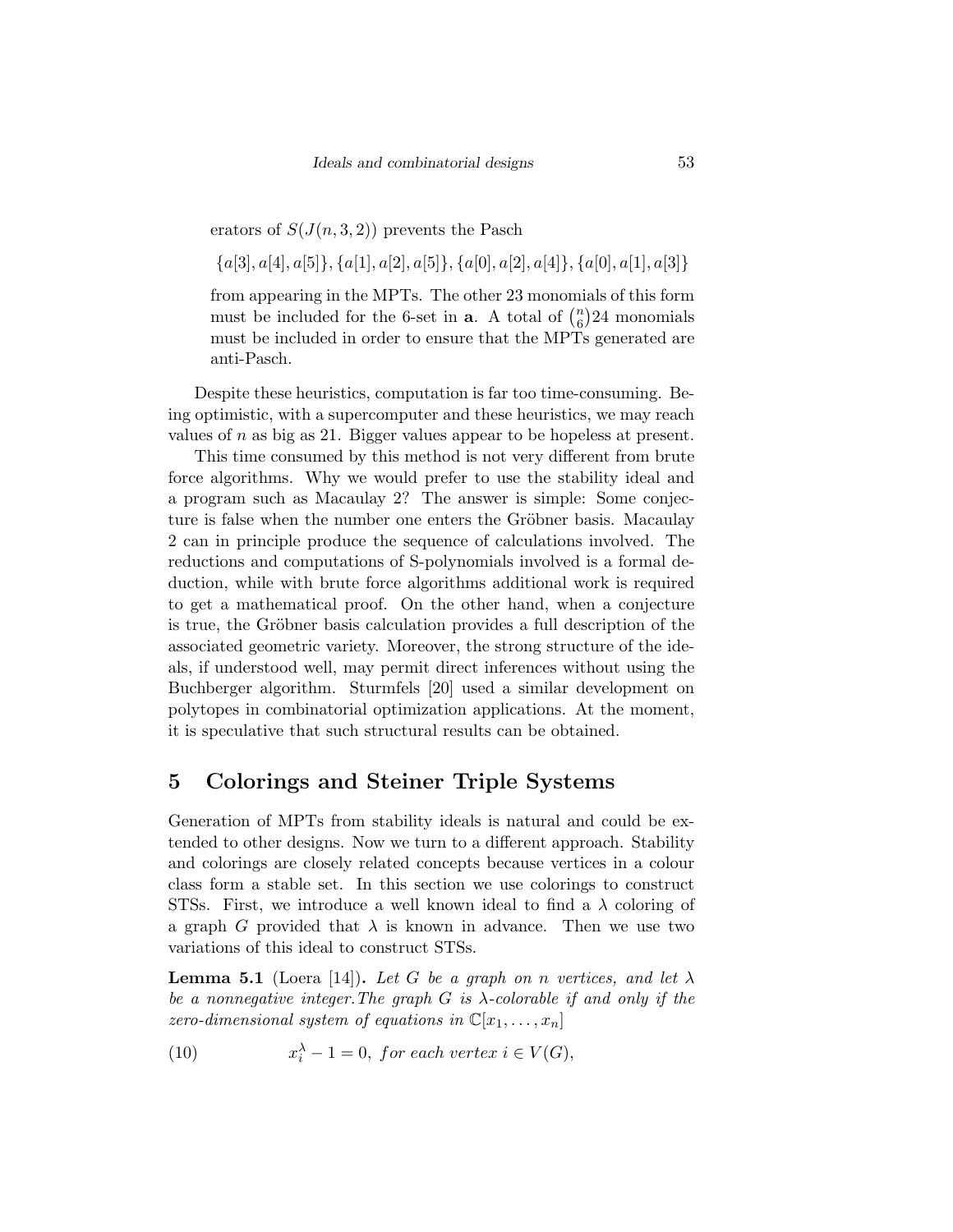(11) 
$$
x_i^{\lambda-1} + x_i^{\lambda-2}x_j + \cdots + x_j^{\lambda-1} = 0
$$
, for each edge  $\{i, j\} \in E(G)$ ,

has a solution. Moreover, the number of solutions equals the number of distinct  $\lambda$ -colorings multiplied by  $\lambda$ !.

The coloring ideal of  $\lambda$  and G is the ideal  $I_{\lambda}(G)$  of  $\mathbb{C}[x_1, \ldots, x_n]$ generated by the polynomials in (10) and (11).

Note that by Theorem 2.6, the coloring ideal of  $\lambda$  and G is radical.

By (10) every vertex can take one of  $\lambda$  possible colors. Let us examine (11) more thoroughly. Denote by  $P_{\lambda}(x, y)$  the polynomial  $x^{\lambda-1} + x^{\lambda-2}y + \cdots + y^{\lambda-1}.$ 

**Lemma 5.2.** Let  $\lambda$  be a positive integer. If  $r_0$  and  $r_1$  are roots of unity of  $x^{\lambda} - 1$  then  $r_0 \neq r_1$  if and only if  $P_{\lambda}(r_0, r_1) = 0$ .

Proof. We have that

(12) 
$$
x^{\lambda} - y^{\lambda} = (x - y)P_{\lambda}(x, y).
$$

Since  $r_0$  and  $r_1$  are roots of unity  $r_0^{\lambda} - r_1^{\lambda} = 1 - 1 = 0$ . If  $r_0 \neq r_1$  then  $0 = (r_0 - r_1)P_\lambda(r_0, r_1)$ , since  $r_0 - r_1 \neq 0$  we have that  $P_\lambda(r_0, r_1) = 0$ . On the other hand, if  $r_0 = r_1$  then there exists an integer  $j \in \{0, \ldots, \lambda - 1\}$ such that  $r_0 = r_1 = e^{\frac{2\pi j}{\lambda}i}$ , and so  $P_\lambda(r_0, r_1) = \lambda(e^{\frac{2\pi j}{\lambda}i})^{\lambda-1} \neq 0$ . The lemma follows.  $\Box$ 

By (11) if  $i, j \in E(G)$  then  $x_i$  should be different to  $x_j$  because otherwise  $P_{\lambda}(x_i, x_j)$  would be nonzero. In other words, the color assigned to  $x_i$  should be different to the color assigned to  $x_i$ .

**Proposition 5.3.** Let  $n \equiv 1, 3 \pmod{6}$  be a nonnegative integer, and  $\lambda = \frac{\binom{n}{2}}{3}$  $\frac{2J}{3}$ . The zero-dimensional system of equations

$$
x_{\{i,j\}}^{\lambda} - 1 = 0, \text{ for every pair}
$$
  
\n
$$
(i,j) \in E(K_n)
$$
  
\n
$$
P_{\lambda}(x_{\{i_1,j_1\}}, x_{\{i_2,j_2\}}) \cdot P_{\lambda}(x_{\{i_2,j_2\}}, x_{\{i_3,j_3\}}).
$$
  
\n
$$
P_{\lambda}(x_{\{i_3,j_3\}}, x_{\{i_1,j_1\}}) = 0, \text{ for each set } \{(i_1,j_1), (i_2,j_2), (i_3,j_3)\} \text{ not}
$$
  
\n
$$
(i_2,j_2), (i_3,j_3) \} \text{ not}
$$
  
\n
$$
K_3 \text{ in } K_n
$$

has a solution if and only if  $\{\{i, j, k\} | x_{\{i, j\}} = x_{\{j, k\}} = x_{\{k, i\}}\}$  is an STS.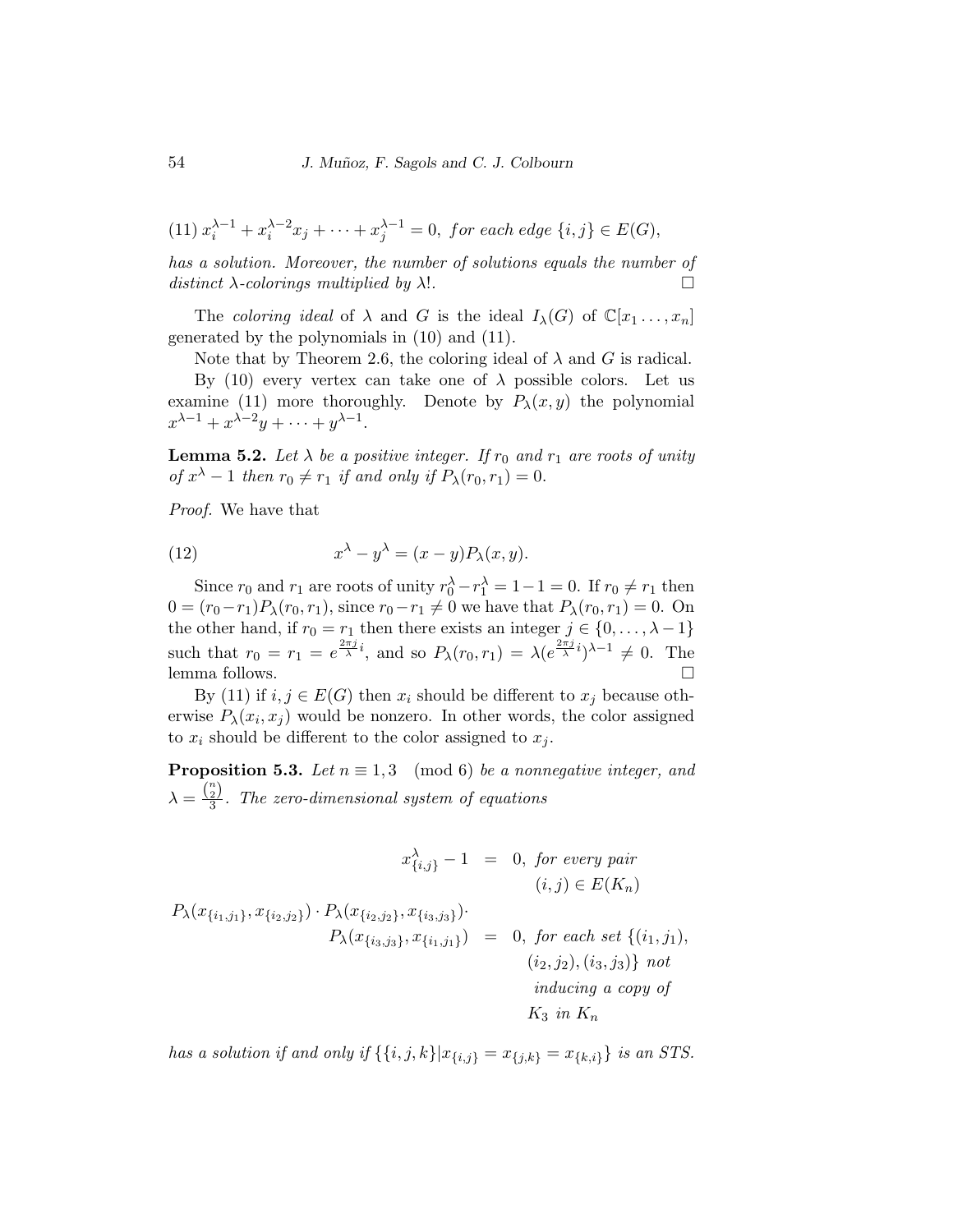Proof. Suppose that the system of equations has a solution. The value of  $x_{\{i,j\}}$  is the color for the edge  $(i, j)$  in  $K_n$ . We are using as many colors as there are triples in a  $STS(n)$ . If the coloring is not balanced, then some color is assigned to fewer than three edges and some color is assigned to more than 3 edges. In this way there exist edges  $(i_1, j_1), (i_2, j_2), (i_3, j_3)$ and  $(i_4, j_4)$  for which  $x_{\{i_1, j_1\}} = x_{\{i_2, j_2\}} = x_{\{i_3, j_3\}} = x_{\{i_4, j_4\}}$ . Among these four edges, there are three which do not induce a copy of  $K_3$  in  $K_n$ ; we can assume that these edges are  $(i_1, j_1), (i_2, j_2)$  and  $(i_3, j_3)$ . By the properties of  $P_{\lambda}$ ,  $P_{\lambda}(x_{\{i_1, j_1\}}, x_{\{i_2, j_2\}}) P_{\lambda}(x_{\{i_2, j_2\}}, x_{\{i_3, j_3\}}) P_{\lambda}(x_{\{i_3, j_3\}},$  $(x_{\{i_1,j_1\}}) \neq 0$  but this contradicts the existence of a solution to the system of equations. Thus three edges receiving the same color induce a copy of  $K_3$  in  $K_n$ .

In the other direction, ordering the triples of an  $STS(n)$  as  $\{i_0, j_0,$  $k_0$ ,  $\{i_1, j_1, k_1\}, \ldots, \{i_{\lambda-1}, j_{\lambda-1}, k_{\lambda-1}\},$  and for  $l = 0, \ldots, \lambda-1$  we assign to  $x_{\{i_l, j_l\}}, x_{\{j_l, k_l\}}$  and  $x_{\{k_l, i_l\}}$  the *l*-th  $\lambda$ -root of unity then the system of equations is satisfied.

The ideal generated by the polynomials in the system of equations in Proposition 5.3 is the edge coloring Steiner ideal of order n.

The stability Steiner ideal of order n associates the 3-sets in  $\{0, \ldots, \}$  $n-1$ } to its variables; the edge coloring Steiner ideal associates the 2sets. Does some ideal to generate STSs associate the variables to 1-sets? The answer is affirmative, but since in an  $STS(n)$  each vertex is assigned to  $(n-1)/2$  triples, we need  $(n-1)/2$  copies of each vertex. We denote by  $(i, j)$  the j-th copy of vertex  $i, i = 0, ..., n-1$  and  $j = 1, ..., (n-1)/2$ .

**Proposition 5.4.** Let  $n \equiv 1, 3 \pmod{6}$  be a nonnegative integer, and  $\lambda = \frac{\binom{n}{2}}{3}$  $\frac{2J}{3}$ . The zero-dimensional system of equations

$$
x_{(i,j)}^{\lambda} - 1 = 0, \text{ for each}
$$
  
\n
$$
pair (i, j) \text{ with}
$$
  
\n
$$
i, j = 1, ..., (n - 1)/2
$$
  
\n
$$
P_{\lambda}(x_{(i_1,j_1)}, x_{(i_2,j_2)}) \cdot P_{\lambda}(x_{(i_2,j_2)}, x_{(i_3,j_3)}) \cdot P_{\lambda}(x_{(i_1,j_1)}, x_{(i_3,j_3)}) \cdot P_{\lambda}(x_{(i_1,j_1)}, x_{(i_2,j_2)}, x_{(i_4,j_4)}) = 0, \text{ for } i_1, i_2, i_3, i_4 \in \{0, ..., n - 1\} \text{ distinct and}
$$
  
\n
$$
j_1, j_2, j_3, j_4 \in \{1, ..., (n - 1)/2\}
$$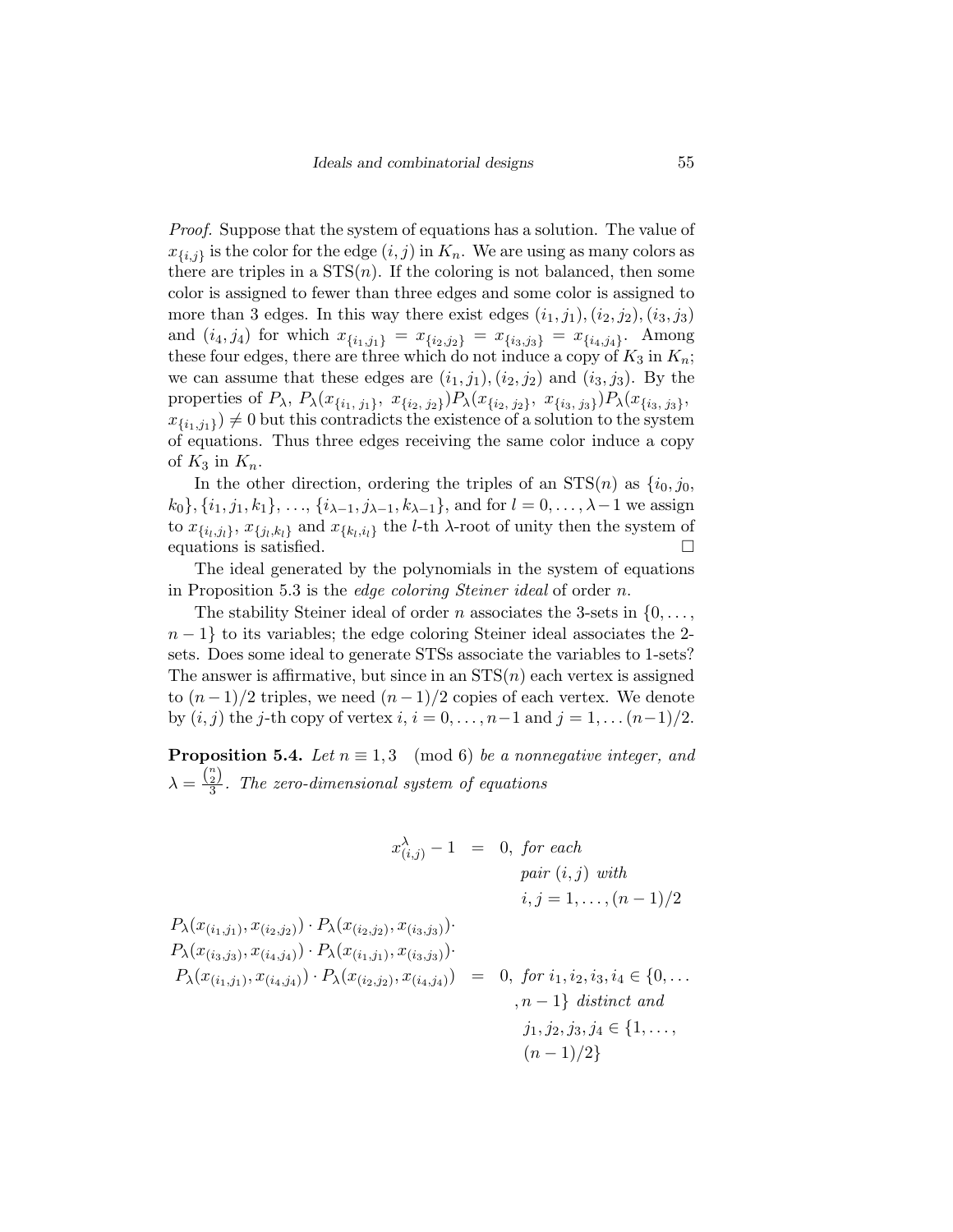$$
P_{\lambda}(x_{(i,j_1)}, x_{(i,j_2)}) = 0, \text{ for } i \in \{0, \dots, n-1\}
$$
  
and  $j_1, j_2 \in \{1, \dots, n-1\}$   
 $(n-1)/2\}, \text{ } j_1 \neq j_2$ 

has a solution if and only if  $\{\{i,j,k\}|x_{(i,l_1)} = x_{(j,l_2)} = x_{(k,l_3)}$  for some  $l_1, l_2, l_3 \in \{0, \ldots, (n-1)/2\}\}\$ is an STS.

*Proof.* Analogous to the proof of Proposition 5.3.  $\Box$ 

The ideal generated by the polynomials in the system of equations in Proposition 5.3 is the vertex coloring Steiner ideal of order n.

The earlier comments for the stability Steiner ideal of order  $n$  are essentially the same for the ideals in this section. As long as the number of variables decreases the complexity of the polynomials involved increases. The final effect is that, as we expect, the practical limitations of these ideals are similar.

# 6 Ideals and Kirkman Triple Systems

In this section we introduce an ideal based on a combination of stability and colorings for the generation of Kirkman triple systems [6].

Let s be a positive integer and let  $n = 6s + 3$ . A Kirkman triple system of order  $n$  is a Steiner triple system with parallelism, that is, one in which the set of  $b = (2s + 1)(3s + 1)$  triples is partitioned into  $3s + 1$ components such that each component is a subset of triples and each of the elements appears exactly once in each component.

**Proposition 6.1.** Let s be a positive integer and let  $n = 6s + 3$ . The zero-dimensional system of equations

$$
x_{\{i,j,k\}}^2 - x_{\{i,j,k\}} = 0, \text{ when } \{i,j,k\} \subset \{0, \ldots, n-1\},
$$
  
\n
$$
x_{\{i,j,k\}}x_{\{j,k,l\}} = 0, \text{ when } \{i,j,k\}, \{j,k,l\} \subset \{0, \ldots, n-1\} \text{ and }
$$
  
\n
$$
i \neq l,
$$
  
\n
$$
\sum_{\{i,j,k\} \subseteq \{0,\ldots, n-1\}} x_{\{i,j,k\}} - (2s+1)(3s+1) = 0,
$$
  
\n
$$
y_{\{i,j,k\}}^{3s+1} - 1 = 0, \text{ when } \{i,j,k\} \subset \{0, \ldots, n-1\},
$$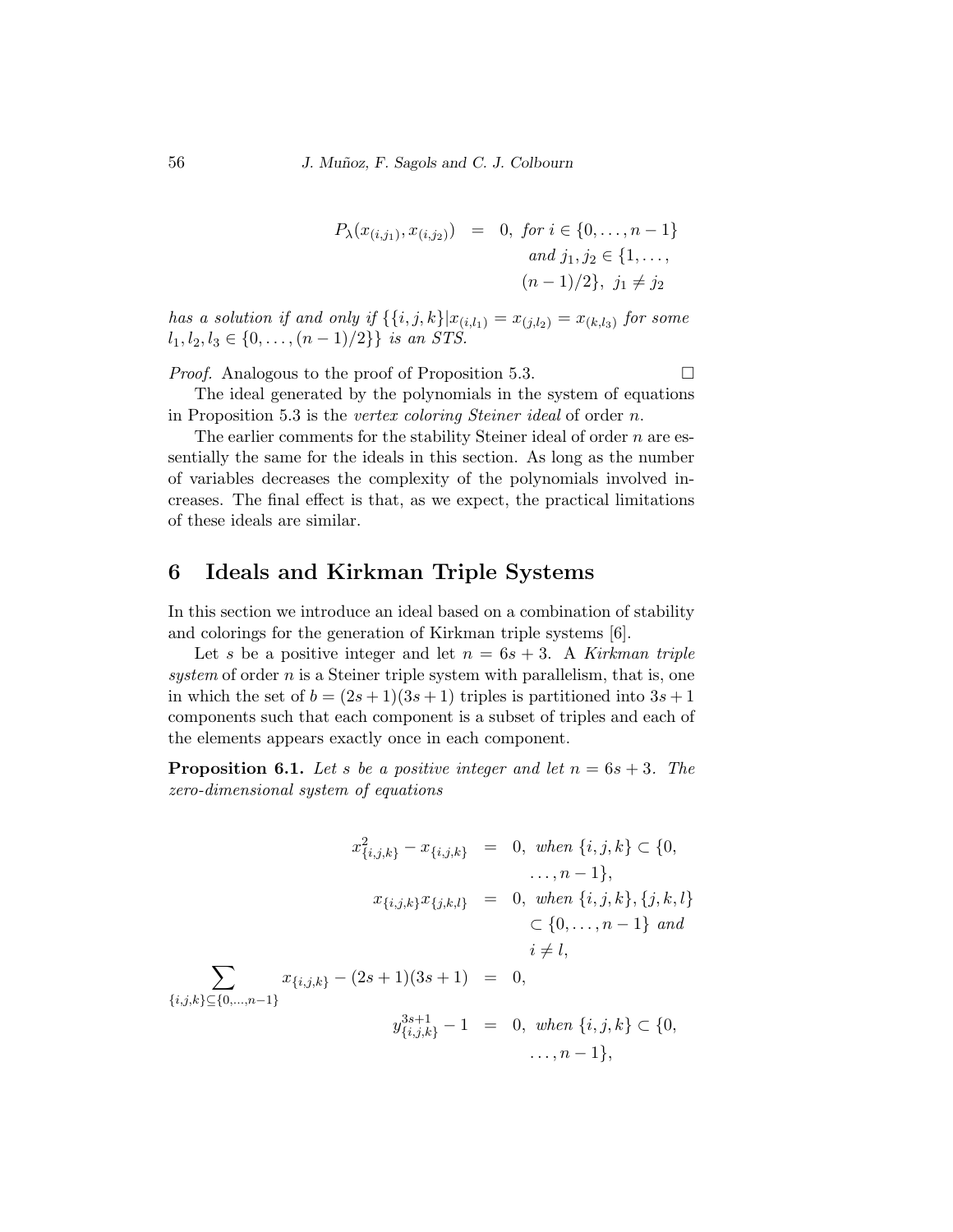$$
x_{\{i,j,k\}}x_{\{k,l,m\}}P_{3s+1}(y_{\{i,j,k\}},y_{\{k,l,m\}}) = 0, \text{ for every unordered}
$$
  
couple of different  

$$
3\text{-sets }\{i,j,k\}, \text{ and}
$$
  

$$
\{k,l,m\} \text{ contained in}
$$
  

$$
\{0,\ldots,n-1\}.
$$

has a solution if and only if  $S = \{\{i, j, k\} | x_{\{i, j, k\}} = 1\}$  is a Kirkman triple system.

Proof. The first three equations in the system generate the stability Steiner ideal of order  $n$ , thus the set of triples  $S$  is an STS. A new variable  $y_{\{i,j,k\}}$  is introduced for each vertex  $\{i,j,k\}$  in  $J(n,3,2)$ . These variables are used for coloring the elements of S; by the fourth equation each triple receives one of  $3s + 1$  colors. When  $x_{\{i,j,k\}} = 0$  the value of  $y_{\{i,j,k\}}$  is immaterial. By the fifth equation, when  $x_{\{i,j,k\}} = 1$  the color assigned to  $y_{\{i,j,k\}}$  must be different from the one assigned to every other triple in S intersecting  $\{i, j, k\}.$ 

Using the technique in the proof of Proposition 5.3, every color is associated to exactly  $2s + 1$  variables  $y_{i,j,k}$ . So S is a Kirkman triple system.  $\square$ 

The ideal generated by the polynomials in the system of equations in Proposition 5.3 is the Kirkman ideal of order n.

In Proposition 6.1 the fifth equation is equivalent to the conditional statement:

#### if  $\{i, j, k\}$  and  $\{k, \ell, m\}$  are in S then

Put  $\{i, j, k\}$  and  $\{k, \ell, m\}$  in different color classes.

Few elements in the ideal suffice for the construction of ideals related to design theory: stability, colorings,  $P_{\lambda}$  polynomials and the proper use of conditional polynomial constructions.

# 7 Parametric generation of STSs

Let  $V = \mathbf{V}(f_1, \ldots, f_s) \subset k^{\ell}$  be a variety. Let  $k(t_1, \ldots, t_m)$  represent the field of rational functions, that is, quotients between two polynomials in  $k[t_1, \ldots, t_m]$ . The rational parametric representation of V consists of rational functions  $r_1, \ldots, r_\ell \in k(t_1, \ldots, t_m)$  such that the points  $(x_1, x_2, \ldots, x_\ell)$  given by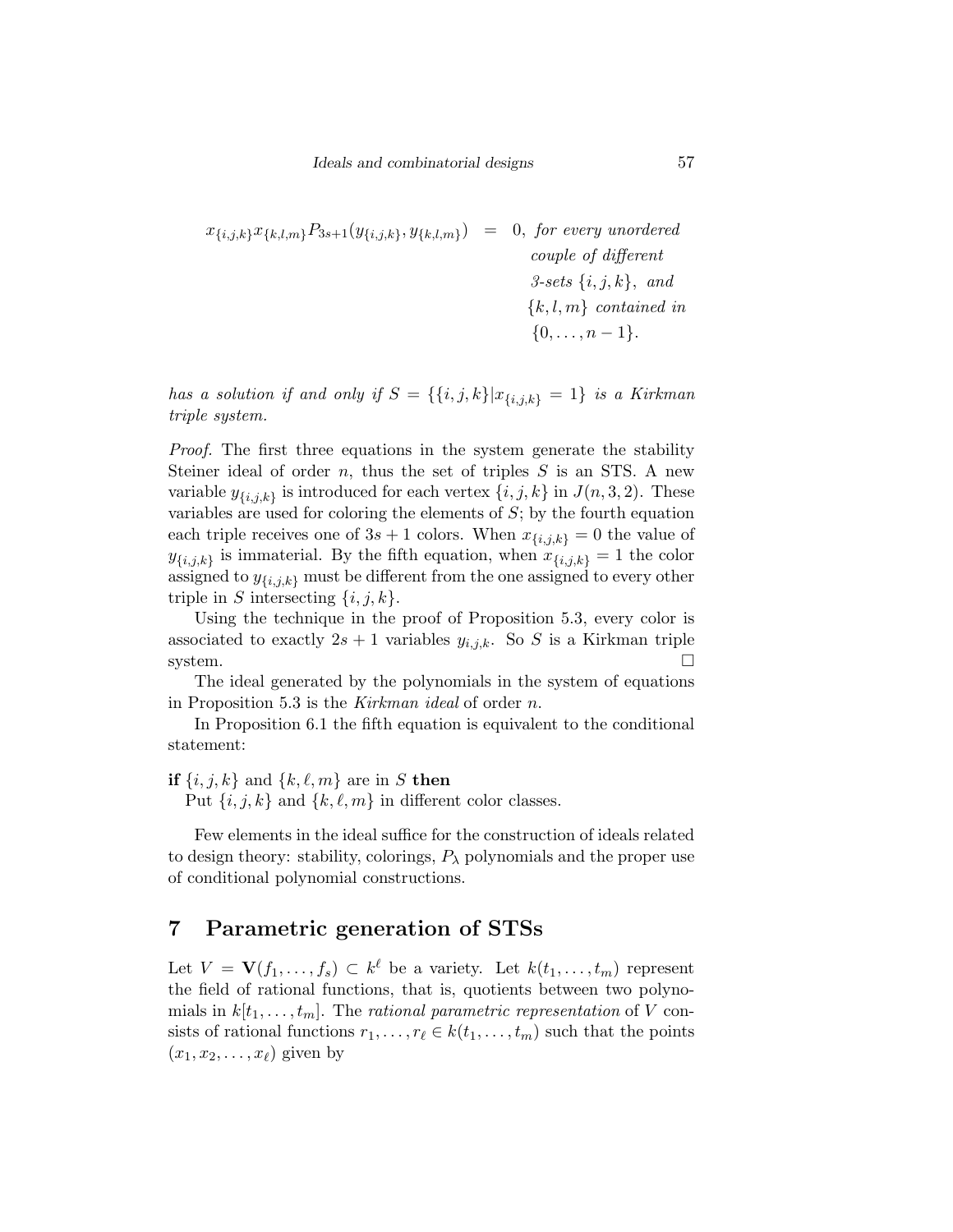$$
(13) \t x_i = r_i(t_1,\ldots,t_m) \t i = 1,\ldots,\ell
$$

lie in V. When functions  $r_1, \ldots, r_\ell$  are polynomials rather than rational functions this is a parametric polynomial representation. The original defining equations  $f_1, \ldots, f_s$  form the *implicit parametric representation* of  $V$ .

It is well known that not every affine variety has a rational parametric representation; however the set of points described by a rational parametric representation is always an affine variety. In this section we consider the triples in a  $STS(n)$  as points in  $\mathbb{R}^3$  (fixing elements in some particular order for each triple), and then we try to build a parametric polynomial representation for them. When successful, it is implicitly proved that the points produced from the triples in the STS form an affine variety.

For instance, for  $n = 7$  the following parametric polynomial equations generate an STS(7).

(14) 
$$
x = t \mod 7
$$

$$
y = 1 + t \mod 7
$$

$$
z = 3 + t \mod 7
$$

Taking  $t = 0, \ldots, 6$  produces the STS

 $\{\{0, 1, 3\}, \{1, 2, 4\}, \{2, 3, 5\}, \{3, 4, 6\}, \{4, 5, 0\}, \{5, 6, 1\}, \{6, 0, 2\}\}.$ 

This is a parametric polynomial representation that works exactly as we want. The polynomials in (14) belong to  $\mathbb{Z}/7\mathbb{Z}[x, y, z, t]$ . However, we cannot generalize this directly because the quotient ring  $\mathbb{Z}/n\mathbb{Z}$  is a field only when  $n$  is prime. This is a technical difficulty, addressed later. First, let us generalize the parametric representation in (14).

Let  $n \equiv 1, 3 \pmod{6}$  be an integer and let  $\ell, l_1, l_2, l_3, n_1, \ldots, n_\ell$  be nonnegative integers such that  $n_i \leq n$  for  $i = 1, \ldots, \ell$  and  $\prod_{j=1}^{\ell} n_i =$  $n(n-1)/6$  (the number of triples in an STS(n)). A polynomial parametric Steiner representation (PPSR) of order n, and parameters  $\ell, l_1, l_2, l_3$ ,  $n_1, \ldots, n_\ell$  is a triple  $({\{\alpha_i\}}_{i=0}^{l_1}, {\{\beta_i\}}_{i=0}^{l_2}, {\{\delta_i\}}_{i=0}^{l_3}),$  such that the elements in each succession are pairwise different and belong to  $(\mathbb{Z}^+ \bigcup \{0\})^{\ell}$ . We denote a parametric representation like this as  $\mathcal{P}(n, \ell, l_1, l_2, l_3, \{n_i\}_{i=1}^{\ell},$  $({\{\alpha_i\}}_{i=0}^{l_1}, {\{\beta_i\}}_{i=0}^{l_2}, {\{\delta_i\}}_{i=0}^{l_3})$ . A PPSR is *feasible* if the system of equations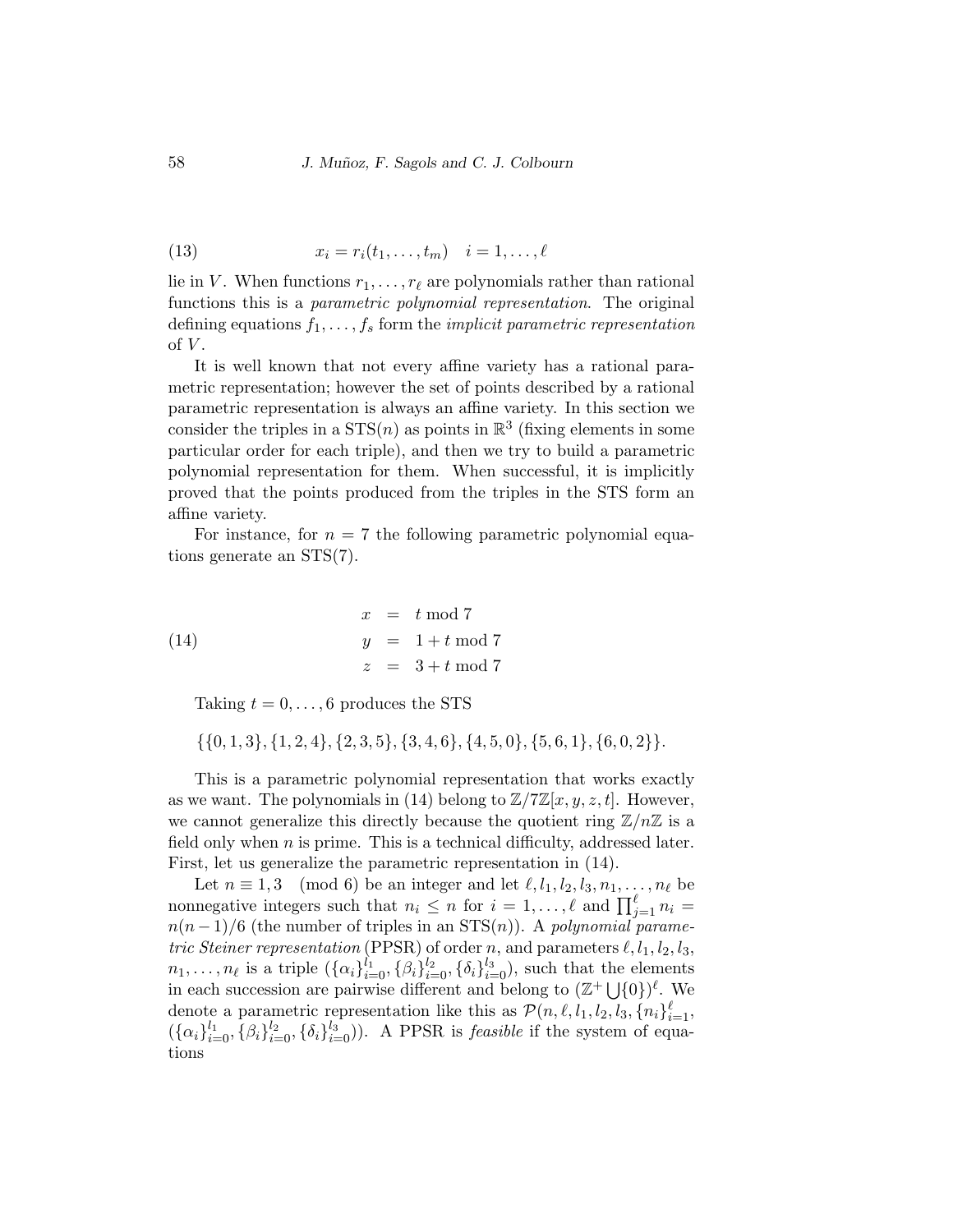$$
x(\mathbf{t}) = \sum_{i=0}^{l_1} a_{\alpha_i} \mathbf{t}^{\alpha_i} \quad y(\mathbf{t}) = \sum_{i=0}^{l_1} b_{\beta_i} \mathbf{t}^{\beta_i} \quad z(\mathbf{t}) = \sum_{i=0}^{l_1} c_{\delta_i} \mathbf{t}^{\delta_i}
$$

in the variables  $a_{\alpha_0}, \ldots, a_{\alpha_{l_1}}, b_{\beta_0}, \ldots, b_{\beta_{l_2}}, c_{\delta_0}, \ldots, c_{\delta_{l_3}},$  (where  $\mathbf{t} = (t_1, \ldots, t_n)$  $(t, t)$ ) has a solution such that the set  $S = \{x(t), y(t), z(t)\} | t \in \{0, \ldots, \}$  $n_1 - 1$  × ... × {0, ...,  $n_\ell - 1$ } is an STS.

That  $n_i \leq n$  for  $i = 1, \ldots, \ell$  is necessary because the operations are on  $\mathbb{Z}/n\mathbb{Z}$ ; but it imposes restrictions on the PPSRs dealt with. For example, only for  $n = 7$  can we have a PPSR with  $\ell = 1$ . For any other value of n it is not possible to find an integer  $n_1$  satisfying  $n_1 < n$  and  $\prod_{i=1}^{1} n_i = n(n-1)/6$ . In other words, it is impossible to generalize (14) for  $n > 7$  using only one parameter t.

The important fact concerning PPSRs is that their feasibility is decided by weak Hilbert Nullstelensatz Theorem.

**Proposition 7.1.** Let  $n \equiv 1, 3 \pmod{6}$  be a prime. Let  $\mathcal{P}(n, \ell, l_1, l_2,$  $l_3, \{n_i\}_{i=1}^{\ell}, (\{\alpha_i\}_{i=0}^{l_1}, \{\beta_i\}_{i=0}^{l_2}, \{\delta_i\}_{i=0}^{l_3}))$  be a PPSR of order n. Let P and Q be the polynomials in  $\mathbb{Z}/n\mathbb{Z}[a_{\alpha_0}, \ldots, a_{\alpha_{l_1}}, b_{\beta_0}, \ldots, b_{\beta_{l_2}}, c_{\delta_0}, \ldots, c_{\delta_{l_3}}],$  $P(u) = (u-1)(u-2)\cdots(u-n+1), Q(u) = uP(u), u \in \{0,\ldots,n-1\}.$ Then  $P$  is feasible if and only if the zero-dimensional system of equations

(15) 
$$
\left.\begin{array}{c} Q(a_{\alpha_{i}}) \\ Q(b_{\beta_{j}}) \\ Q(c_{\delta_{k}}) \end{array}\right\} = 0, \ j = 0, \ldots, l_{2} \text{ and } \\ Q(c_{\delta_{k}}) \qquad k = 0, \ldots, l_{3} \text{ and } \\ P(x(\mathbf{t}) - y(\mathbf{t})) \\ P(y(\mathbf{t}) - z(\mathbf{t})) \qquad P(y(\mathbf{t}) - z(\mathbf{t})) \\ P(x(\mathbf{t}_{1}) - x(\mathbf{t}_{2}))P(y(\mathbf{t}_{1}) - y(\mathbf{t}_{2})) \\ P(x(\mathbf{t}_{1}) - y(\mathbf{t}_{2}))P(y(\mathbf{t}_{1}) - x(\mathbf{t}_{2})) \\ P(x(\mathbf{t}_{1}) - y(\mathbf{t}_{2}))P(z(\mathbf{t}_{1}) - z(\mathbf{t}_{2})) \\ P(x(\mathbf{t}_{1}) - z(\mathbf{t}_{2}))P(z(\mathbf{t}_{1}) - z(\mathbf{t}_{2})) \\ P(x(\mathbf{t}_{1}) - z(\mathbf{t}_{2}))P(z(\mathbf{t}_{1}) - z(\mathbf{t}_{2})) \\ P(z(\mathbf{t}_{1}) - z(\mathbf{t}_{2}))P(y(\mathbf{t}_{1}) - y(\mathbf{t}_{2})) \\ P(z(\mathbf{t}_{1}) - y(\mathbf{t}_{2}))P(y(\mathbf{t}_{1}) - z(\mathbf{t}_{2})) \\ P(z(\mathbf{t}_{1}) - y(\mathbf{t}_{2}))P(y(\mathbf{t}_{1}) - z(\mathbf{t}_{2})) \end{array}\right\} = 0, \ n_{1} - 1}^{for \ i = 0, \ldots, l_{1}, l_{2} \text{ and } l_{3} \text{ and } l_{4} \text{ and } l_{5} \text{ and } l_{6} \text{ and } l_{7} \text{ and } l_{8} \text{ and } l_{9} \text{ and } l_{10} \text{ and } l_{11} \text{ and } l_{22} \text{ and } l_{3} \text{ and } l_{4} \text{ and } l_{5} \text{ and } l_{6} \text{ and } l_{7} \text{ and } l_{8} \text{ and } l_{9} \text{ and } l_{10} \text{ and } l_{11} \text{ and } l_{12} \text{ and } l_{13} \text{ and } l_{23} \text{ and } l_{3} \text{ and } l_{4} \text{ and } l_{5} \
$$

has a solution.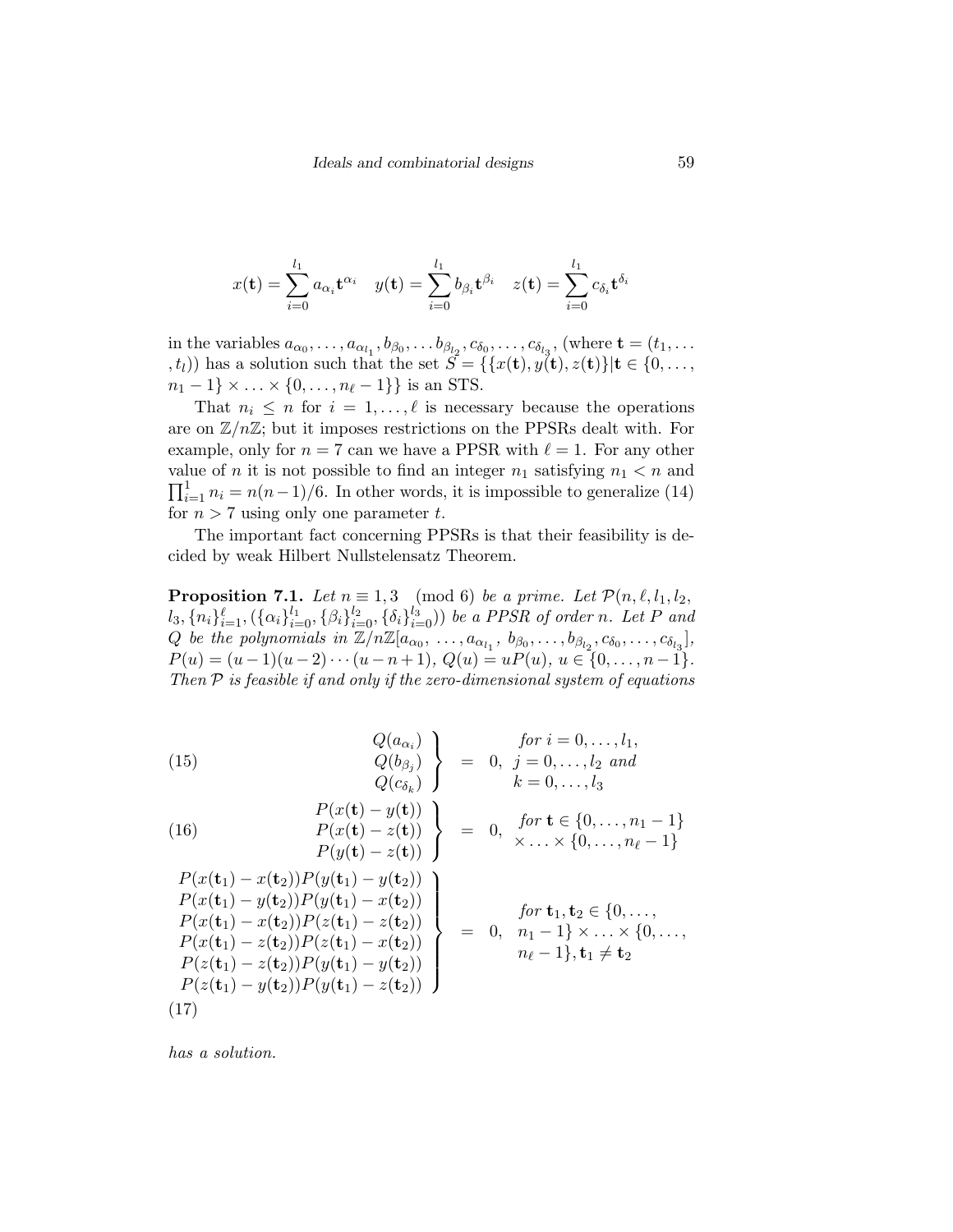Proof. Assume that the system of equations is satisfied. Then by (15) the values of these coefficients should be in the set  $\{0, 1, \ldots, n-1\}$ which corresponds to the roots of the polynomial  $Q(t)$ . Also (16) guarantees that the elements in each of the triples in S are distinct. (The polynomial P plays a similar role to that of the polynomials  $P_{\lambda}$  introduced in Section 5.) Finally, by (17) every pair of different vertices in  $\{0, \ldots, n-1\}$  appears in exactly one of the triples and thus it is an STS. The converse is immediate.

The ideal generated by the polynomials in Proposition 7.1 is the parametric Steiner ideal of P.

Solutions to the polynomials in the parametric Steiner ideal of a PPSR can be found using Gröbner bases. For example, the Gröbner basis for the unique possible PPSR of order  $n = 7$  and  $\ell = l_1 = l_2 =$  $l_3 = 1$  is

{ $c_1^6-1, b_1-c_1, a_1-c_1, c_0^7-c_0,$  $b_0^6 + b_0^5c_0 + b_0^4c_0^2 + b_0^3c_0^3 + b_0^2c_0^4 + b_0c_0^5 + c_0^6 - 1,$  $a_{0}^5 + a_{0}^4b_{0} + a_{0}^4c_{0} + a_{0}^3b_{0}^2 + a_{0}^3b_{0}c_{0} + a_{0}^3c_{0}^2 + a_{0}^2b_{0}^3 + a_{0}^2b_{0}^2c_{0} + a_{0}^2b_{0}c_{0}^2 +$  $a_0^2c_0^3 + a_0b_0^4 + a_0b_0^3c_0 + a_0b_0^2c_0^2 + a_0b_0c_0^3 + a_0c_0^4 + b_0^5 + b_0^4c_0 + b_0^3c_0^2 +$  $b_0^2c_0^3 + b_0c_0^4 + c_0^5$ .

A solution that makes all these polynomials zero is  $a_0 = 0, b_0 =$  $1, c_0 = 3, a_1 = 1, b_1 = 1,$  and  $c_1 = 1$ ; it corresponds to the PPSR in (14).

**Corollary 7.2.** A PPSR  $P$  is feasible if and only if the Gröbner basis of the parametric Steiner ideal of  $P$  does not contain 1.

While these provide a relatively simple way to determine the feasibility of a PPSR, it is limited to prime orders. We can circumvent this limitation by working in the complex number field. We carry the operations from  $\mathbb{Z}/n\mathbb{Z}$  to  $\mathbb C$  through the transformation  $\phi : \mathbb{Z}/n\mathbb{Z} \to \mathbb{C}$ ,  $\phi(k) = e^{\frac{2\pi k}{n}i}$ . Two well known properties of  $\phi$  are: For every a and b in  $\mathbb{Z}/n\mathbb{Z}$ 

(18) 
$$
\begin{array}{rcl}\n\phi(a+b) & = & \phi(a)\phi(b) \\
\phi(a \cdot b) & = & \phi(a)^b = \phi(b)^a\n\end{array}
$$

Let  $n \equiv 1, 3 \pmod{6}$  be a prime. Let  $\mathcal{P}(n, \ell, l_1, l_2, l_3, \{n_i\}_{i=1}^{\ell},$  $({{\alpha_i}}_{i=0}^{l_1}, {\beta_i}_{i=0}^{l_2}, {\{\delta_i}\}_{i=0}^{l_3})$  be a PPSR of order *n*. We extend the domain of  $\phi$  to the polynomial  $x(\mathbf{t}) = \sum_{j=1}^{l} a_{\alpha_j} \mathbf{t}^{\alpha_j}$  as  $\phi(\sum_{j=1}^{l} a_{\alpha_j} \mathbf{t}^{\alpha_j}) =$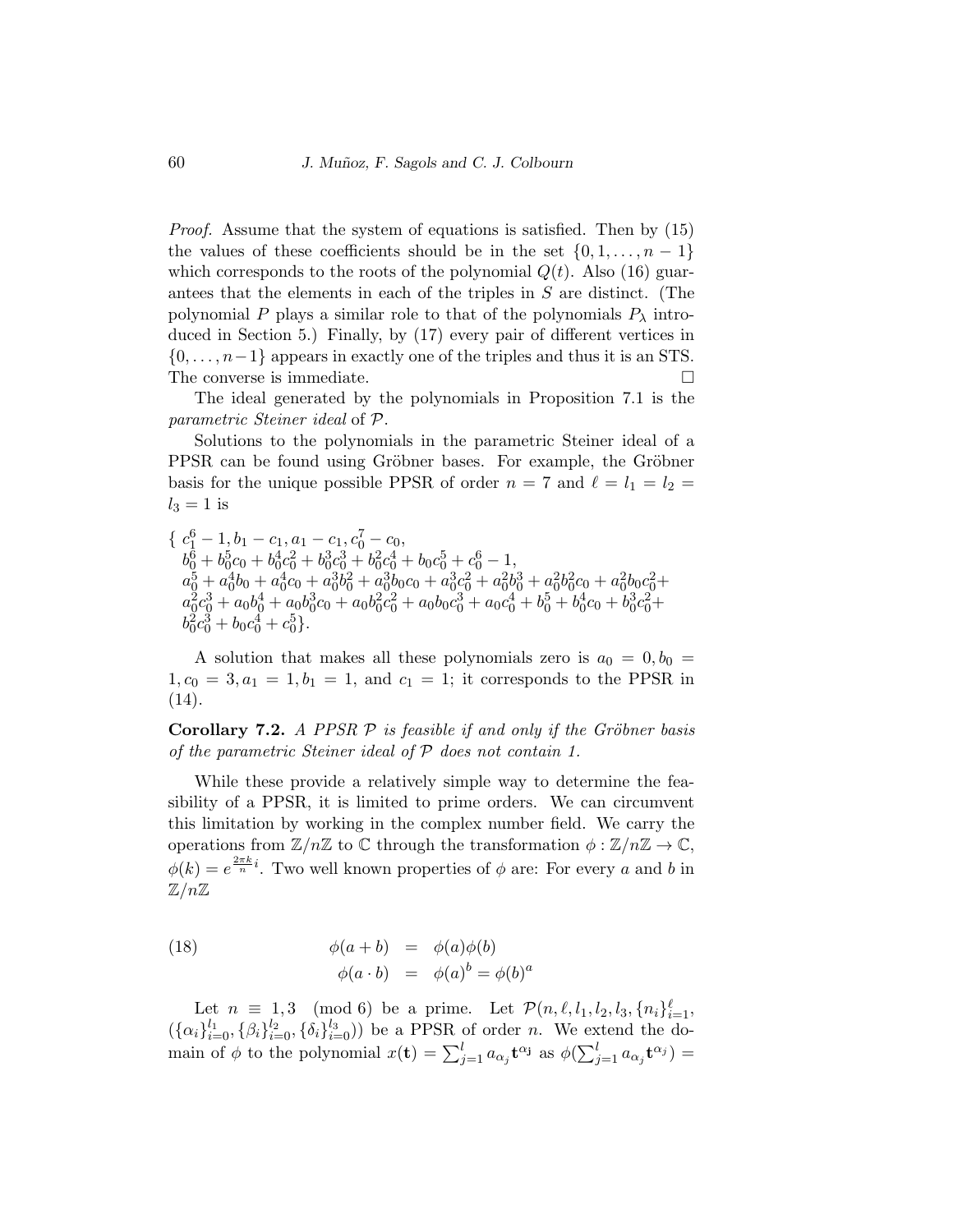$\prod_{j=1}^l \phi(a_{\alpha_j})^{\mathbf{t}^{\alpha_j}} = \prod_{j=1}^l \hat{a}_{\alpha_j}^{\mathbf{t}^{\alpha_j}}$  $\mathfrak{t}_{\alpha_j}^{\mathfrak{t}_{\alpha_j}}$ . This extension is compatible with (18); it takes a polynomial on the variables  $a_{\alpha_0}, \ldots, a_{\alpha_{l_1}}$  and transforms it into a polynomial on the variables  $\hat{a}_{\alpha_0}, \dots, \hat{a}_{\alpha_{l_1}}$  (here  $\hat{a}_{\alpha_j}$  stands for  $\phi(a_{\alpha_j})$ ). For each  $\mathbf{t} \in \{0, \ldots, n_1 - 1\} \times \ldots \times \{0, \ldots, n_\ell - 1\},$  $\phi(x(\mathbf{t})(a_{\alpha_0},\ldots,a_{\alpha_{l_1}})) = \phi(x(\mathbf{t}))(\hat{a}_{\alpha_0},\ldots,\hat{a}_{\alpha_{l_1}}).$  Similar extensions are made to  $\phi$  in order to be applied to the polynomials  $y(t)$  and  $z(t)$ .

**Proposition 7.3.** Let  $n \equiv 1, 3 \pmod{6}$  be a prime. Let  $\mathcal{P}(n, \ell, l_1, l_2,$  $l_3, \{n_i\}_{i=1}^{\ell}, (\{\alpha_i\}_{i=0}^{l_1}, \{\beta_i\}_{i=0}^{l_2}, \{\delta_i\}_{i=0}^{l_3}))$  be a PPSR of order n. Let  $P_n$ and  $Q_n$  be polynomials in  $\mathbb{C}[\hat{a}_0,\ldots,\hat{a}_l,\hat{b}_0,\ldots,\hat{b}_l,\hat{c}_0,\ldots,\hat{c}_l], P_n(u,v) =$  $u^{n-1} + u^{n-2}v + \ldots + vw^{n-2} + w^{n-1}, Q_n(u) = u^n - 1, u, v \in \{0, \ldots, n-1\}.$ Then  $P$  is feasible if the zero-dimensional system of equations

(19) 
$$
Q_n(\hat{a}_{\alpha_i}) = Q_n(\hat{b}_{\beta_j}) = Q_n(\hat{c}_{\delta_k}) = 0, \quad j = 0, ..., l_2 \text{ and}
$$

$$
k = 0, ..., l_3
$$

(20) 
$$
\left\{\n\begin{array}{ll}\nP_n(\phi(x(\mathbf{t})), \phi(y(\mathbf{t}))) \\
P_n(\phi(x(\mathbf{t})), \phi(z(\mathbf{t})))\n\end{array}\n\right\} = 0, \quad \text{for } \mathbf{t} \in \{0, \ldots, n_1 - 1\} \\
\left\{\n\begin{array}{ll}\nP_n(\phi(y(\mathbf{t})), \phi(z(\mathbf{t}))) \\
P_n(\phi(y(\mathbf{t})), \phi(z(\mathbf{t})))\n\end{array}\n\right\} = 0, \quad \text{for } \mathbf{t} \in \{0, \ldots, n_1 - 1\} \\
\left\{\n\begin{array}{ll}\nP_n(\phi(x(\mathbf{t}_1)), \phi(x(\mathbf{t}_2))) \\
P_n(\phi(x(\mathbf{t}_1)), \phi(y(\mathbf{t}_2)))\n\end{array}\n\right\} = 0, \quad \text{for } \mathbf{t}_1, \mathbf{t}_2 \in \{0, \ldots, n_1 - 1\} \\
\left\{\n\begin{array}{ll}\nP_n(\phi(x(\mathbf{t}_1)), \phi(x(\mathbf{t}_2))) \\
P_n(\phi(x(\mathbf{t}_1)), \phi(x(\mathbf{t}_2)))\n\end{array}\n\right\} = 0, \quad \text{for } \mathbf{t}_1, \mathbf{t}_2 \in \{0, \ldots, n_1 - 1\} \times \ldots \times \{0, \ldots, n_1 - 1\} \\
\left\{\n\begin{array}{ll}\nP_n(\phi(x(\mathbf{t}_1)), \phi(z(\mathbf{t}_2))) \\
P_n(\phi(z(\mathbf{t}_1)), \phi(z(\mathbf{t}_2))) \\
P_n(\phi(z(\mathbf{t}_1)), \phi(y(\mathbf{t}_2)))\n\end{array}\n\right\} = 0, \quad \text{for } \mathbf{t}_1, \mathbf{t}_2 \in \{0, \ldots, n_1 - 1\} \times \ldots \times \{0, \ldots, n_1 - 1\} \\
\left\{\n\begin{array}{ll}\nP_n(\phi(x(\mathbf{t}_1)), \phi(x(\mathbf{t}_2))) \\
P_n(\phi(z(\mathbf{t}_1)), \phi(z(\mathbf{t}_2)))\n\end{array}\n\right\} = 0, \quad \text{for } \mathbf{t}_1, \mathbf{t}_2 \in \{0, \ldots, n_1 - 1\} \times \ld
$$

has a solution in  $\hat{a}_0, \ldots, \hat{a}_{l_1}, \hat{b}_0, \ldots, \hat{b}_{l_2}, \hat{c}_0, \ldots, \hat{c}_{l_3}$  if and only if  $\mathcal P$  is feasible.

Proof. Assume that the system of equations has a solution. From (19)  $\hat{a}_0 \dots, \hat{a}_\ell, \ \hat{b}_0, \dots, \hat{b}_\ell, \ \hat{c}_0, \dots, \hat{c}_\ell$  could only be assigned to nth roots of unity. Since  $\phi(x(t)), \phi(y(t)),$  and  $\phi(z(t))$  are expressed as products and integer powers of nth roots of unity, they evaluate to nth roots of unity too. The polynomial  $P_n$  is the polynomial  $P_\lambda$ , with  $\lambda = n$ , defined in Section 5, and so, by Lemma 5.2 the arguments in the proof of Proposition 7.1 with respect to (16) and (17) are applicable to (20) and (21), respectively. So  $\hat{S} = \{\{\phi(x(t)), \phi(y(t)), \phi(z(t))\} | t \in \{0, ..., n_1 1\} \times \cdots \times \{0, \ldots, n_\ell - 1\}$  contains only triples of nth roots of unity and each pair of nth roots of unity is contained in exactly one triple. When we apply  $\phi^{-1}$  to the elements in every triple in  $\hat{S}$  we obtain an STS  $S$ .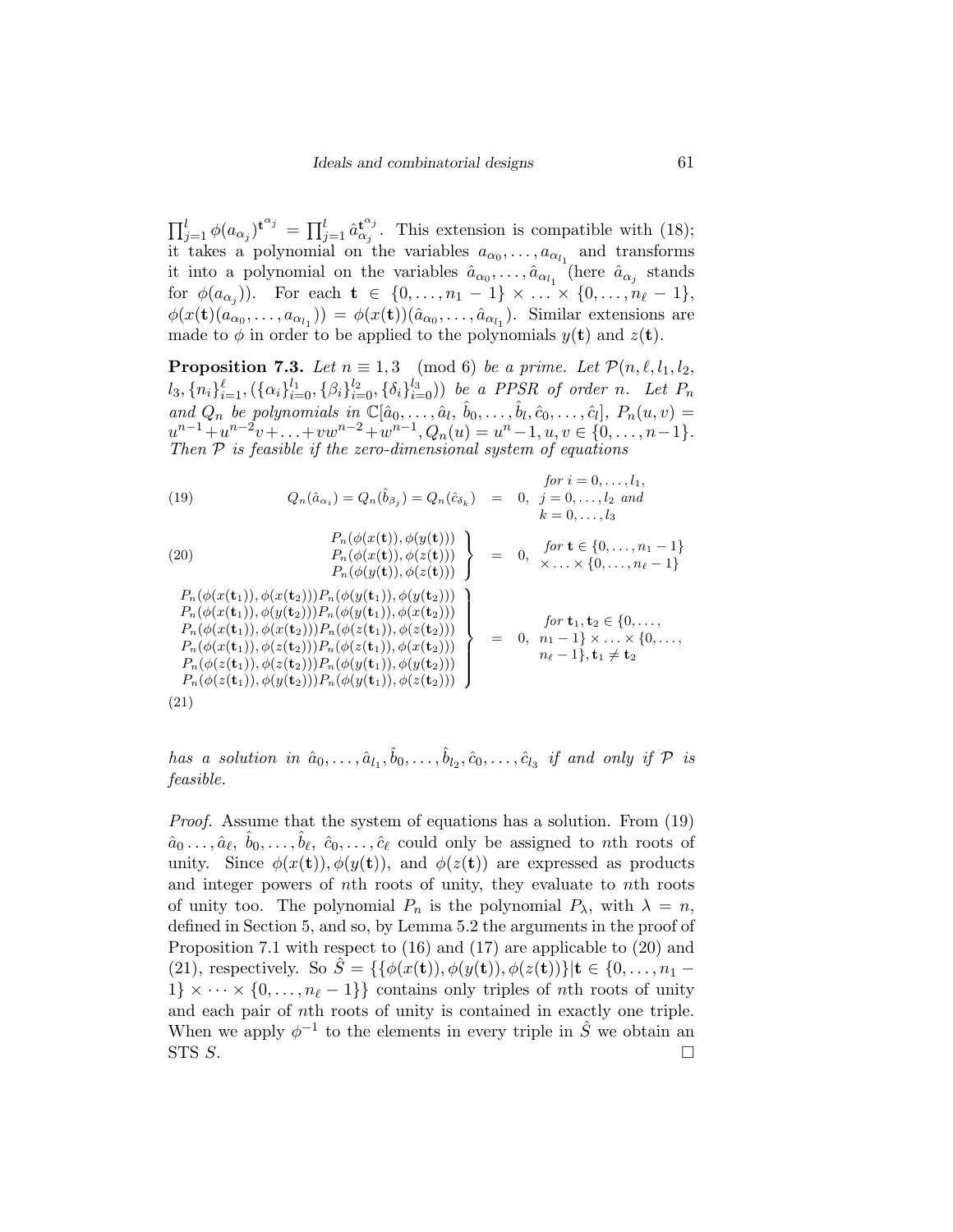From a computational point of view, the Gröbner basis of the ideal in Proposition 7.1 can be found faster in Macaulay 2 than the corresponding Gröbner basis for Proposition 7.3. For  $n = 7$  and  $\ell = 1$  we required with the former approach 12 seconds, with the last one the system exhausted the memory.

Now we do the same type of transformation done from Proposition 7.1 to Proposition 7.3 in the opposite direction to get an ideal on  $\mathbb{Z}/n\mathbb{Z}$  to obtain a  $\lambda$ -coloring of a graph G. We transform Lemma 5.1 in the following way.

**Lemma 7.4.** Let G be a graph on n vertices for some prime n, and let  $\lambda$  be a nonnegative integer. Graph G is  $\lambda$ -colorable if and only if the following zero-dimensional system of equations in  $\mathbb{Z}/n\mathbb{Z}[x_1,\ldots,x_n]$ 

(22) 
$$
x_i(x_i - 1) \cdots (x_i - \lambda) = 0
$$
, for every vertex  $i \in V(G)$ ,  
\n(23)  $(x_i - x_j - 1) \cdots (x_i - x_j - \lambda) = 0$ , for every edge  $\{i, j\} \in E(G)$ ,  
\nhas a solution.

This new ideal is useful only for prime values of  $n$  but the calculation of its Gröbner basis is more efficient.

### 8 Conclusions

When Hilbert submitted his famous finiteness theorem [7] to the *Math*ematische Annalen in 1888, Gordan rejected the article. Gordan had earlier established the finiteness of generators for binary forms using a complex computational approach. He expected not only a finiteness existence proof, but also a more constructive approach. Gordan comment about Hilbert's work was "Das ist nicht Mathematik. Das ist Theologie" (This is not Mathematics. This is Theology) [10]. Encouraged by Gordan's opinion, Hilbert provided estimates of the maximum degree of the minimum set of generators. But in 1899 Gordan developed a constructive proof of the finiteness theorem, using what is now called the Gröbner basis to reduce to the more easily treated monomial case.

Gordan's tools were made more practical with the advent of modern computers. Despite this, implicit in the calculation of many Gröbner bases is the solution of NP-complete problems. Hence we cannot hope to solve every possible problem stated with Gröbner bases. Nevertheless, important problems in physics, robotics and engineering have been successfully solved with them.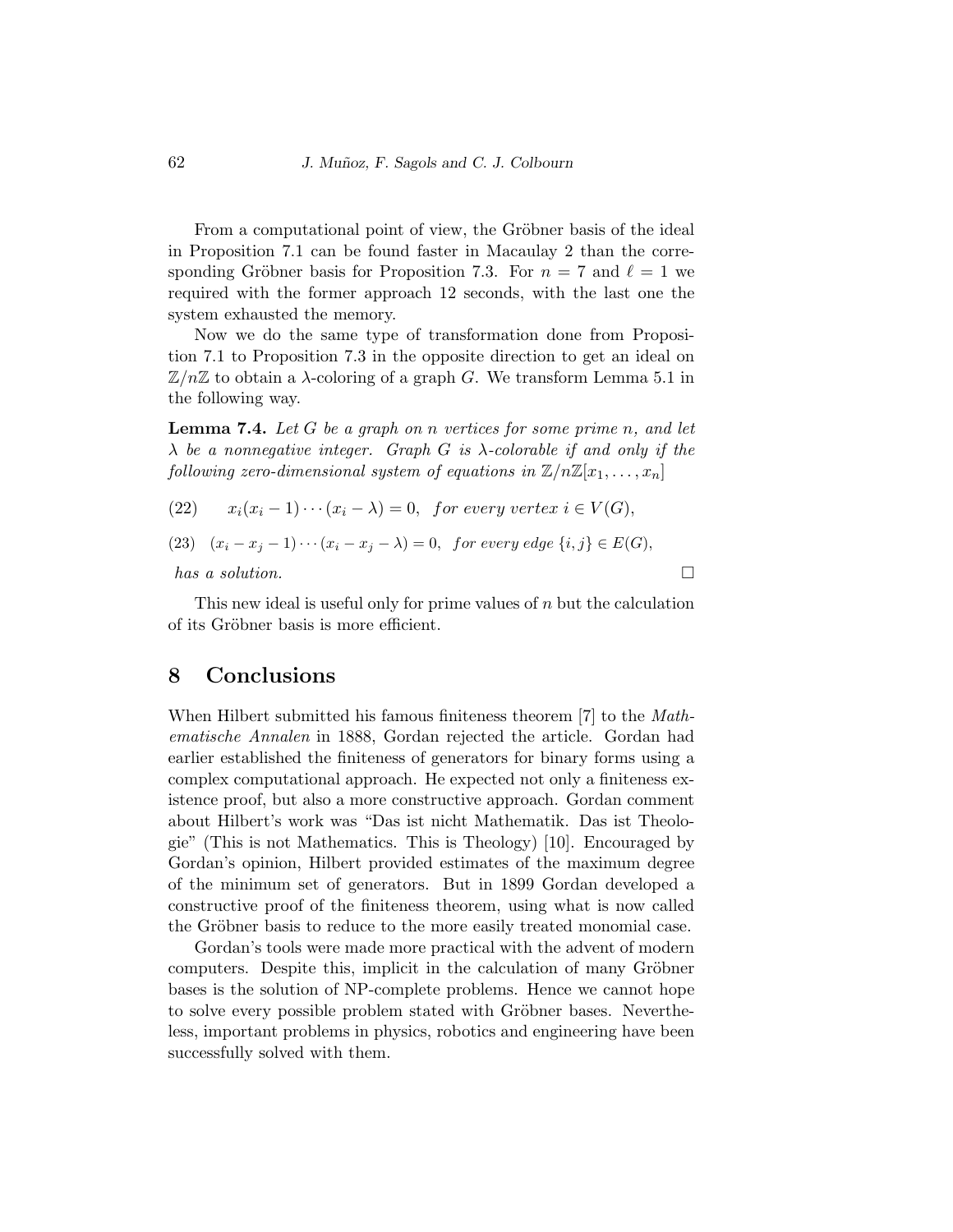Characterizations of combinatorial designs test these algebraic tools. We have examined how to represent the rich structure of designs into algebraic terms. We tested in Macaulay 2 that every ideal works as described. Unfortunately, the large dimensions of the systems of polynomials involved make manipulation impractical from a computational point of view. The development of parallel algorithms to calculate Gröbner basis efficiently are remarkable [3, 17]. Such advances may permit the direct calculation for the ideals introduced in this paper for small values of  $n$ . On the other hand, the increasing industrial interest in Gröbner basis will bring in the near future computer hardware especially designed to making fast the calculations involved. This progress will be important for design theory.

We opened unexplored connections between these algebraic geometry and combinatorial design theory; this is the main contribution of our work. From the algebraic geometry point of view the most interesting result from these connections is the discovery of 0-1 ideals whose structural properties and applications in combinatorics are explored in [19].

#### Acknowledgement

We would like to express our thanks to the anonymous referee who recommended us to extend Theorem 2.6 to any arbitrary field. Originally we only have proved it for algebraically closed fields with characteristic zero.

Javier Muñoz Departamento de Matemáticas, CINVESTAV del I.P.N, Apartado Postal 14-740, México D.F, C.P.07360. jmunoz@math.cinvestav.mx

Feliú Sagols Departamento de Matemáticas, CINVESTAV del I.P.N, Apartado Postal 14-740, México D.F, C.P.07360. fsagols@math.cinvestav.mx

Charlie J. Colbourn School of Computing, Informatics and Decision Systems, Arizona State University, Tempe, AZ 85287-8809, U.S.A. Charles.Colbourn@asu.edu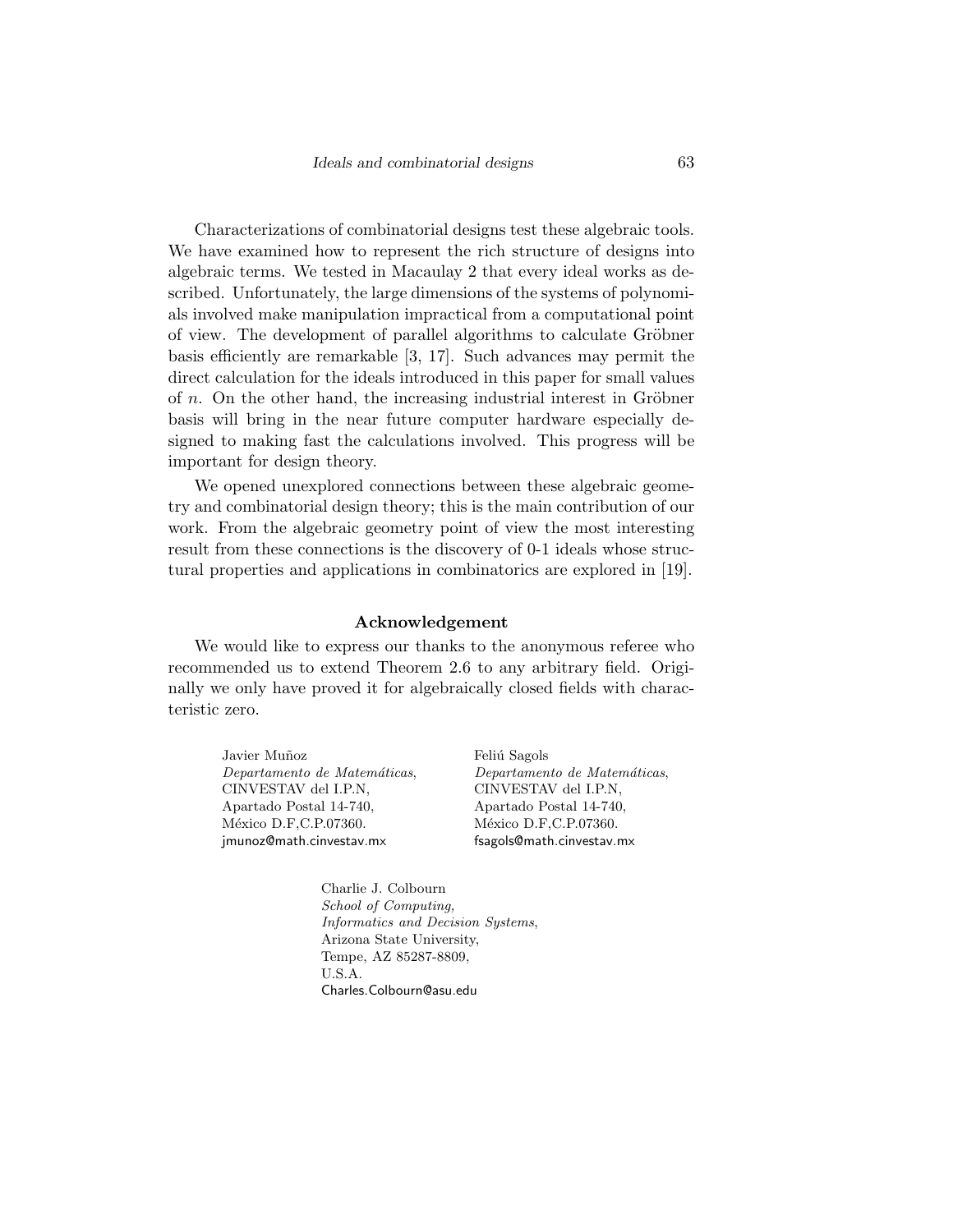### References

- [1] Adams W.; Loustaunau P., An Introduction to Gröbner Bases, Graduate studies in Mathematics, American Mathematical Society, Providence, Rhode Island, 1994.
- [2] Becker T.; Weispfenning V.; et al, Gröbner Bases. A Computational Approach to Commutative Algebra, Springer Graduate texts in Mathematics, Springer-Verlag, New York, 1993.
- [3] Ajwa I. A., A case study of grid computing and computer algebra parallel Gröbner bases and characteristic sets. The Journal of Supercomputing 41:1 (2007), 53–62.
- [4] Caniglia L.; Galligo A.; Heintz J., Some new effectivity bounds in computational geometry, Proceedings of AAECC-6, Rome, Lecture Notes in Computer Science, 357 1988, 131–151.
- [5] Caniglia L.; Galligo A.; Heintz J., Equations for the projective closure and effective Nullstellensatz, Discrete Applied Math 33 (1991), 11–23.
- [6] Colbourn C. J., Triple Systems. Chapter II.2 in Handbook of Combinatorial Designs, Second Edition, Discrete Mathematics and Its Applications, Chapman and Hall/CRC, 2007.
- [7] Cox D.; Little J.; O'Shea D., Ideals, Varieties and Algorithms, Undergraduate Texts in Mathematics, Springer-Verlag, New York, 1992.
- [8] Cox D.; Little J.; O'Shea D., Using Algebraic Geometry, Graduate Texts in Mathematics, Springer-Verlag, New York, 2004.
- [9] Eisenbud D.; Grayson D. R.; Stillman M.; Sturmfels B., Computations in Algebraic Geometry with Macaulay 2, Algorithms and Computations in Mathematics 8, Springer-Verlag, New York, 2002.
- [10] Ewald W. B., From Kant to Hilbert: A Source Book in the Foundations of Mathematics, 2, Oxford University Press, 1996.
- [11] Godsil C. D.; Royle G., Algebraic Graph Theory, Springer-Verlag, New York, 2001.